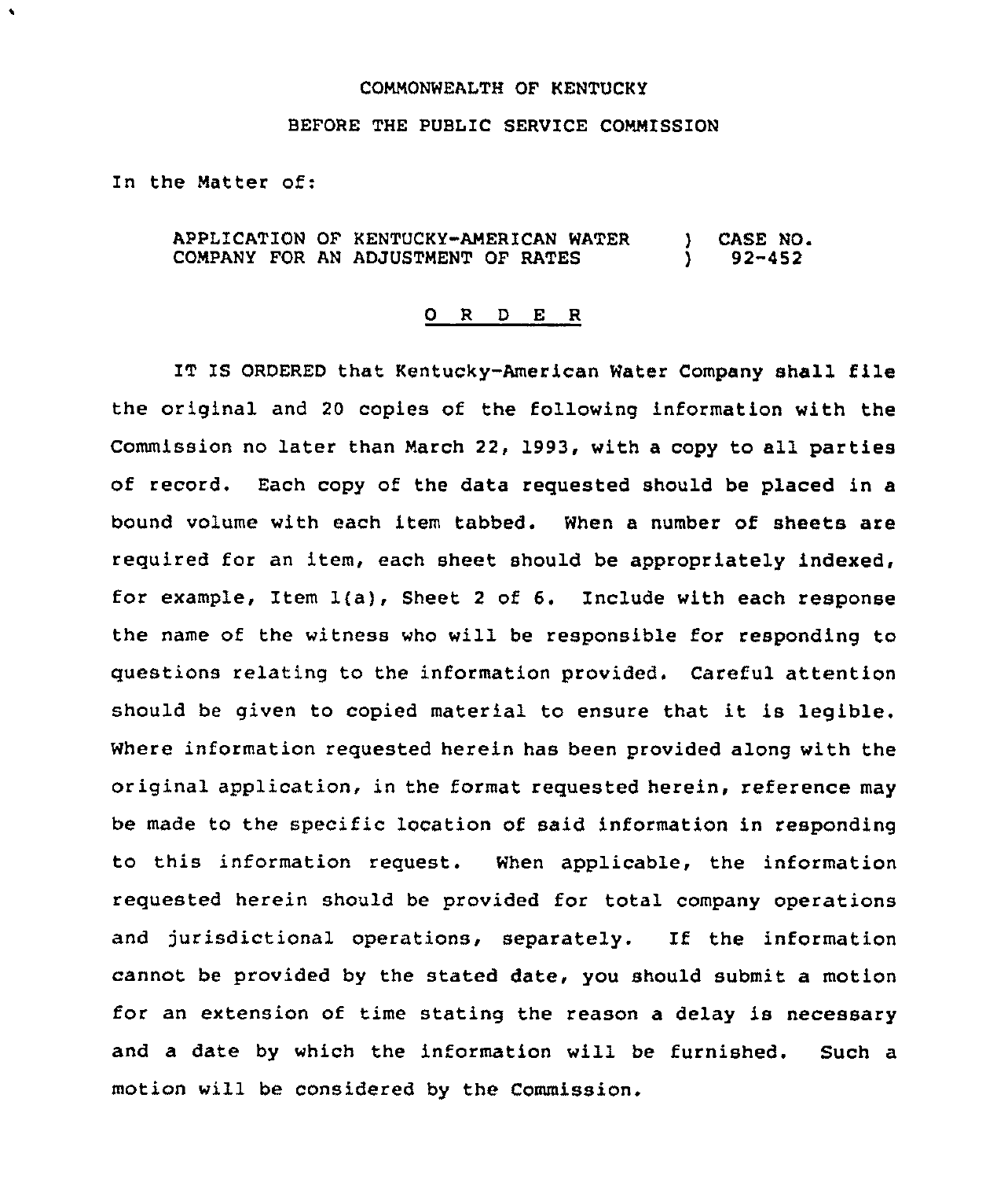l. For the Base Period, provide detail describing major plant additions or retirements (including a description of major work orders, date placed in service or retired from plant, a copy of work order summaries, whether additions related to growth, reliability, upgrades, etc., and other key information or documents associated with the following (See Sch.  $B-2.3$ , page 1 of 2):

 $\blacktriangleleft$ 

| Acct. 321 | Structures & Improvements  |
|-----------|----------------------------|
|           |                            |
| Acct. 325 | Electric Pumping Equipment |
| Acct. 332 | Water Treatment Equipment  |
| Acct. 341 | T&D Structures & Improv.   |
| Acct. 343 | T&D Mains                  |
| Acct. 345 | Services                   |
| Acct. 346 | Meters                     |
| Acct. 347 | Meter Installations        |
| Acct. 348 | Hydrants                   |
| Acct. 390 | Structures & Improvements  |
| Acct. 392 | Transportation Equipment   |
|           |                            |

2. For the Forecast Period, provide detail describing major plant additions or retirements (including a description of major work orders, date placed in service or retired from plant, a copy of work order summaries, whether additions related to growth, reliability, upgrades, etc., and other key information or documents associated with all plant activity included on Sch. B-2.3, page <sup>2</sup> of 2).

3. Provide details of any activity in Accumulated Depreciation and Amortization caused by accruals oz adjustments other than provisions for depreciation at currently approved rates (Base Period and Projected Period) (Sch. B-3).

4. What is the basis for a request to change the depreciation rate for Acct. 341 - T&D Structures & Improv. to 1.71% (B-3.2)? What is the current rate for this account? Provide any

$$
-2 -
$$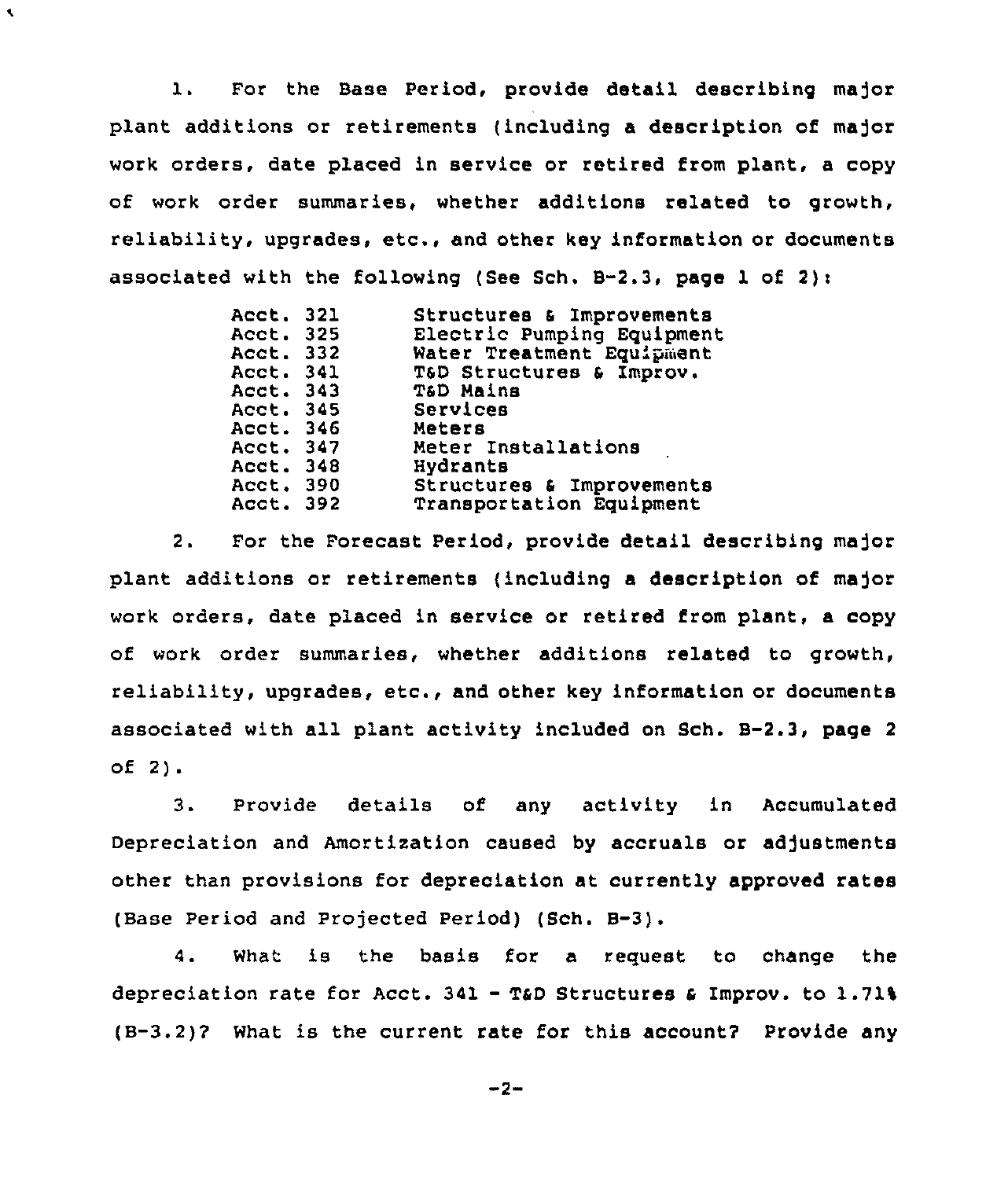documentation to support this change. Were any other accounts analyzed that did not result in a proposed change in depreciation rates? If so, provide the analysis of such accounts.

 $\hat{\textbf{v}}$ 

5. For each project included in Construction Work in Progress, provide a copy of the summary sheet from plant accounting records (B-4).

6. Provide (or prepare if necessary) <sup>a</sup> detail trial balance for calendar year 1992 that provides monthly activity and balances by account and subaccount, including transaction references to source documents.

7. Provide workpapers supporting the monthly accruals for depreciation expense contained on Schedule C-2.2a for the base period. The detail should be sufficient to verify monthly computations and any adjustments, including source references and explanations.

8. Provide workpapers supporting the monthly accruals for Account 407.1, Amortization of Property Losses, for the Base Period (Schedule C-2.2a, page <sup>1</sup> of 19}. Provide an explanation of the origin of these costs.

9. Provide an analysis and explanation for administrative and general costs, and taxes capitalized for the base period and forecast period.

10. Provide support for the base period tax accrual (Acct. 408.1) (Schedule C-2.2a, page 1 of 19).

$$
-3-
$$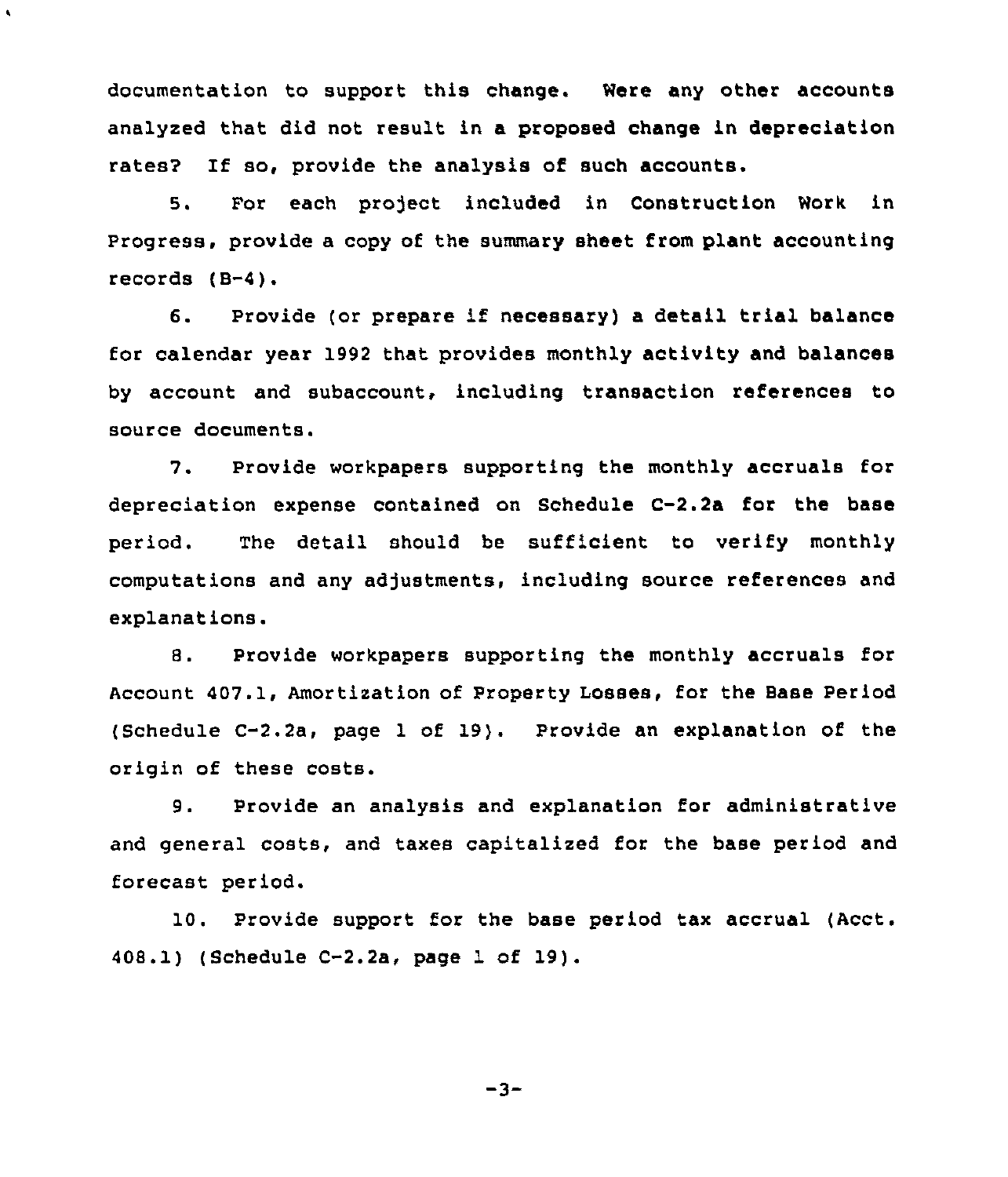ll. Provide workpapers supporting the monthly accruals for Account 408.13, Other Ceneral Taxes, for the Bass Period (Schedule C-2.2a, page <sup>1</sup> of 19).

 $\lambda$ 

12. Provide workpapers supporting the monthly accruals for Account 408. 14, Federal Unemployment Taxes, for the Base Period (Schedule C-2.2a, page <sup>2</sup> of 19).

13. Provide workpapers supporting the monthly accruals for Account 408.22, Environmental Taxes, for the Base Period (Schedule C-2.2a, page <sup>2</sup> of 19).

14. Provide workpapers supporting the monthly accruals for Account 409.15, Federal Income Taxes Current, for 1992 and the Base period (Schedule C-2.2a, page <sup>2</sup> of 19).

15. Provide workpapers supporting the derivation of allocations and/or direct assignments of the 1991 American Water Works federal income tax expense to Kentucky-American.

16. Provide workpapers supporting the monthly accruals for Deferred Income Taxes (Accounts 410 and 411) (Federal and Btate) for the Base Period (Schedule  $C-2.2a$ , pages 2 through 4 of 19).

17. Provide workpapers supporting the monthly accruals for Account 420, AFUDC, for the Base Period (Schedule C-2.2a, page <sup>5</sup> of 19) <sup>~</sup>

18. Why were the estimates of Miscellaneous Bales Billed Metered (Account 461.4) sero for the Base Period months November to April?

 $-4-$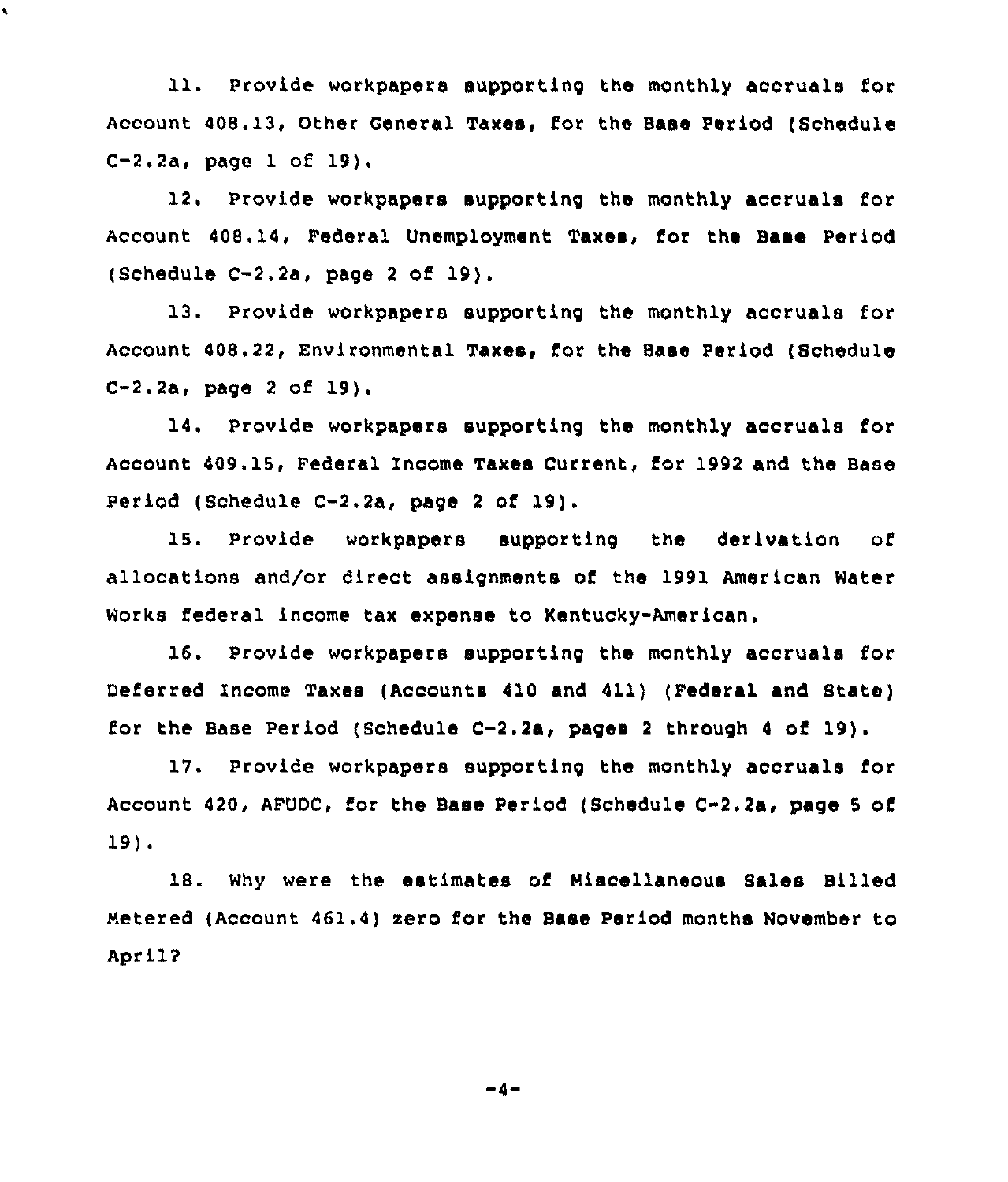19. Provide workpapers supporting the monthly accruals for Account 643.31, Amortisation Waste Disposal Expense, for the Base Period (Schedule C-2.2a, page 10 of 19).

20, Provide workpapers supporting the monthly accruala for Account 651.12, Amortization Deferred Expense - Water Structures, for the Base Period (Schedule C-2.2a, page 10 of 19),

21. Provide workpapers supporting the monthly accruals for labor charged to operations and other for the Base Period and Prior Period. At a minimum, the workpapers should reflect:

- a. Number of employees by classification (i.e., exempt craft, clerical, etc.).
- b. Overtime,

 $\bar{\phantom{a}}$ 

c. Labor costs by classification,

22. Provide an explanation and workpapers supporting the increase in the monthly accruals for Account 672.12, Amortixation Deferred Expense - Res. & Stand, for the Base Period (Schedule C-2.2a, page 13 of 19).

23. Provide an explanation and workpapers to support the increase in the January through April 1993 accruals over the prior year for Account 673.2, Other Maintenance of T&D Nains--Lab (Schedule  $C-2.2a$ , page 13 of 19).

24. Provide an explanation and workpapers to support the decrease in the January through April 1993 accruals over the prior year for Account 903.51, Billing and Accounting Computer (Schedule C-2.2a, page 15 of 19).

$$
-5 -
$$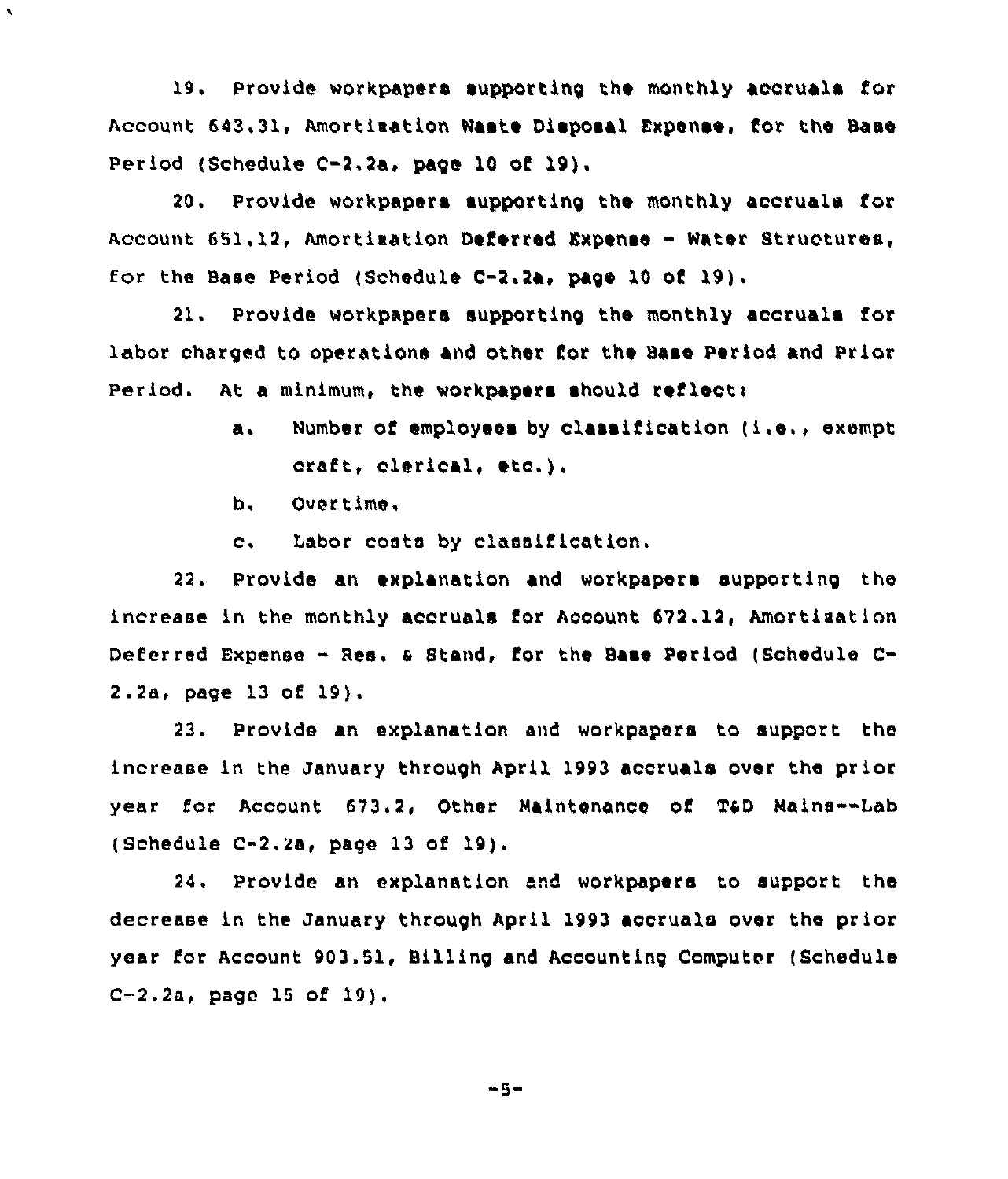25. Provide an explanation and workpapers to support the increase in the August 1992 accrual over the prior year for Account 924, Property Insurance (Schedule C-2.2a, page 16 of 19).

 $\blacktriangleleft$ 

26. Provide an explanation and workpapers supporting the increase in the monthly accruals for Account 925.11, Workmens Comp.--Premium Expense, for the Base Period (Schedule C-2.2a, page 16 of 19).

27. Provide an explanation and workpapers supporting the increase in the monthly accruals for Account 925.4, General Liability, for the Base Period (Schedule C-2.2a, page 17 of 19).

28. Provide an explanation and workpapers to support the increase in the January through April 1993 accruals over the prior year for Account 926.1, Accrued Oped Expense (Schedule C-2.2a, page 17 of 19).

29. Provide an explanation and workpapers supporting the increase in the monthly accruals for Account 925.11, Group Insurance Premium Expense, for the Base Period (Schedule C-2.2a, page 17 of 19).

30. Provide an explanation and workpapers supporting the increase in the monthly accruals for Account 930.23, Amortization Misc. General Expense, for the Base Period (Schedule C-2.2a, page <sup>18</sup> of 19}.

31, Provide detailed workpapers to support forecast period accruals for the following accounts:

Depreciation Expense (Account 403) Real & Personal Property Taxes (Account 408.1) FICA (Account 408.16) State <sup>4</sup> Federal Income Taxes (Account 409)

 $-6 -$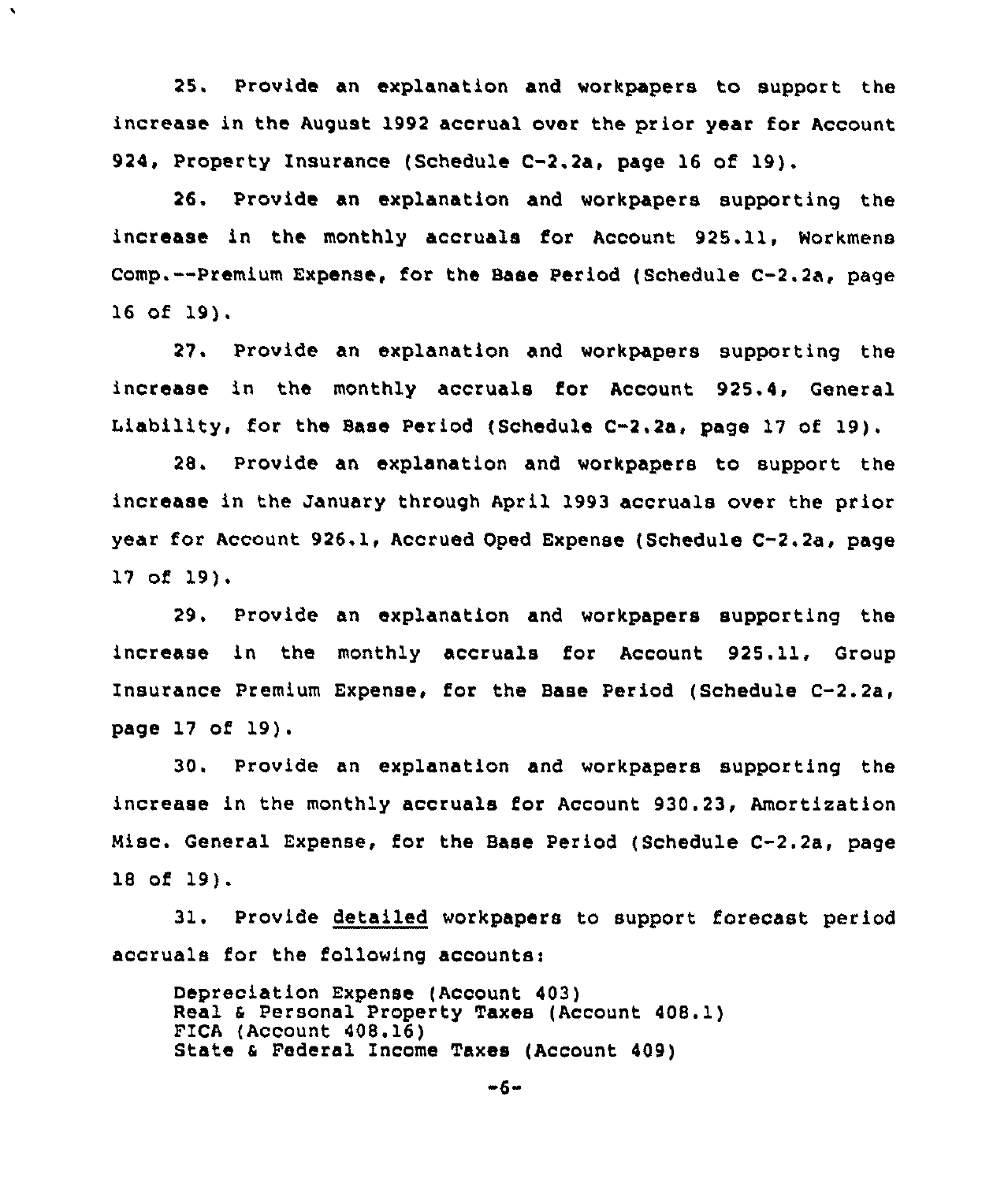State & Federal Deferred Income Taxes (Accounts 410 & 411)<br>AFUDC (Account 420) Interest on L-T Debt (Account 427) Amortization of Debt Discount & Exp. (Account 428) Dividends Declared Common Stock (Account 438) Water Sales (Accounts 461-466) Amort. of Deferred Exp. Lak Riv <sup>6</sup> 0th (Account 613.12) Power Purch for Pump Elec {Account 623.11) Power NN Pump Egpt Nat Elec (Account 633.21) Wt Operation Superv & Eng (Account 640) General Chemicals {Account 641.1) General Wt Labor (Account 642.1) Amort Waste Disposal Exp (Account 643.31) OR MN Wt Supr & Eng (Account 650) OR MN Wt Struct & Imp Lab (Account 651.2) TsD Lines Labor (Account 662.2) PR MN T&D Supr & Eng (Account 670.01) Amort Def Exp Res & Stand (Account 672.12) OR NN TaD Mains Mat (Account 673.1} OR NN TSD Mains Lab (Account 673.2) PR NN T6D Mains Lab (Account 673.21) Meter Reading Labor {Account 902.2) Uncollectible Accounts {Account 904} Administrative & General Salaries (Account 920) Service Company Charges (Account 923.1) Workmens Comp Premium Exp (Account 925.11) Accrued Oped Expense (Account 926.1) Group Insurance Prem Exp {Account 926.11) ESOP Contributions Expense (Account 926.22) Amort Exp Rate Proceeding {Account 928.1) Amort Def Exp AsG Struc & Imp (Account 932.12)

 $\hat{\mathbf{r}}$ 

32. Why were unbilled revenues eliminated in test year projections? Provide detail on inclusion in sales, if combined in sales projections.

33. Provide a detail of Professional Service Expenses for the Base Period and Forecasted Period (Schedule F-5). Information should include vendor and description of projects and type of services to be performed.

34. Provide a detail of the expenses shown on Schedule F-7, reflecting costs summarized by Account.

$$
-7-
$$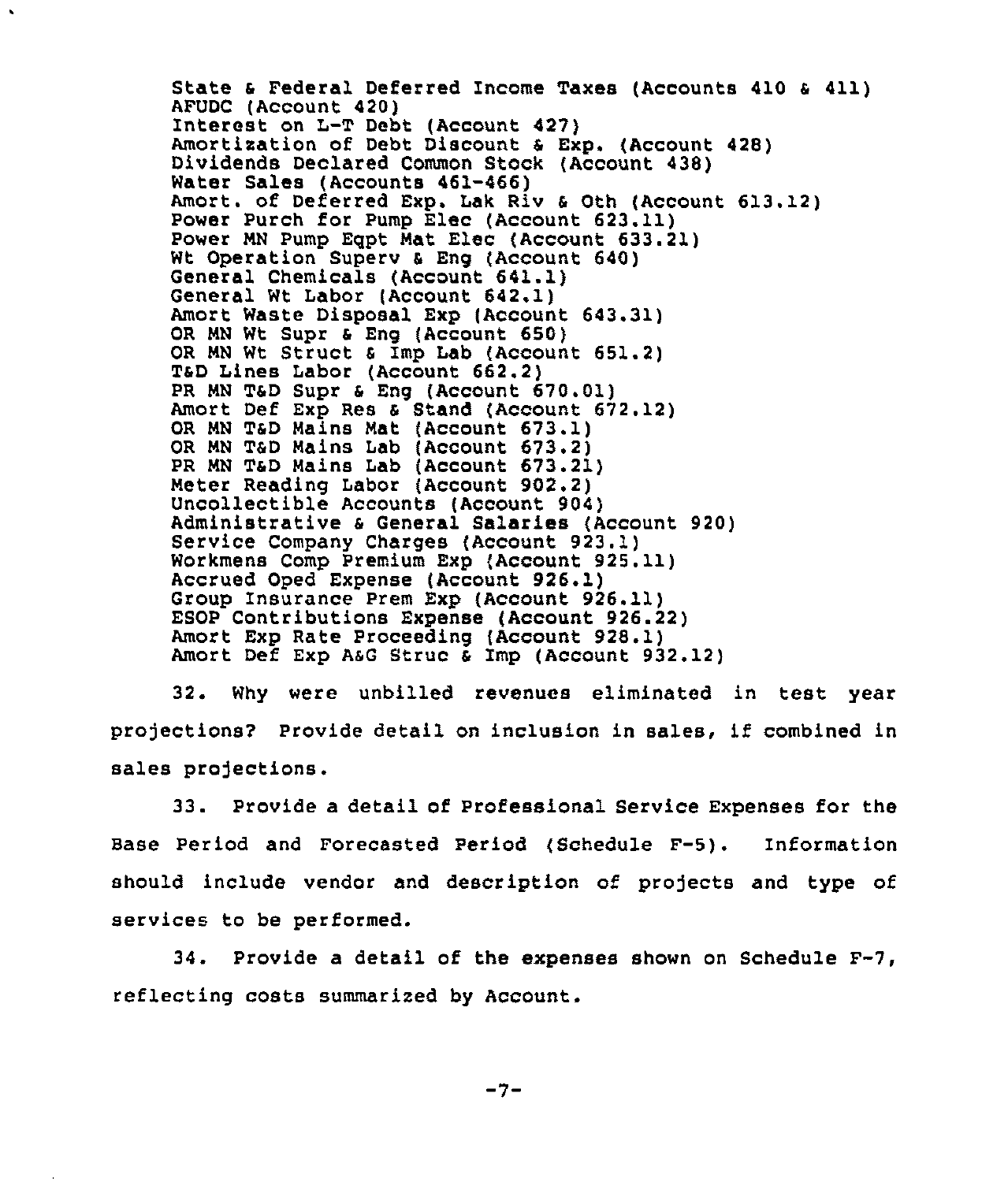35. Provide workpapers required to support the sales forecast for the Base Period and the Projected Period, as summarized on Exhibit 38, Schedule I.

 $\bullet$ 

36. Describe the terms and conditions of the availability and cost of short-term debt (Exhibit 38, Schedule J-2).

37. Supply a copy of American Water Works and/or Kentucky-American's written postretirement benefit plan apolicable to Kentucky employees.

38. Provide <sup>a</sup> copy of all studies performed by Anerican Water Works or KA, or on behalf of KA, to determine the Company's existing liability for non-recorded FAS 106 postretirement benefit costs. Provide a breakdown of this liability on a consolidated (AWW) and Kentucky Jurisdictional basis. Provide <sup>a</sup> list of all assumptions made in developing the studies included in this response.

39. Provide a schedule showing the cash basis vs. accrual basis costs associated with postretirement benefits for 1993 to 2013. The proposed amortization of KA's transition obligation should be broken out in this schedule.

40. As of the end of the 1992 (or the most recent period such information is known), what was the average remaining service period for active participants under the Plan? If quantified for KA participants, provide equivalent information.

41. Provide a summary of the ratemaking treatment and discussion in rate orders from other AWW jurisdictional operations

 $-8-$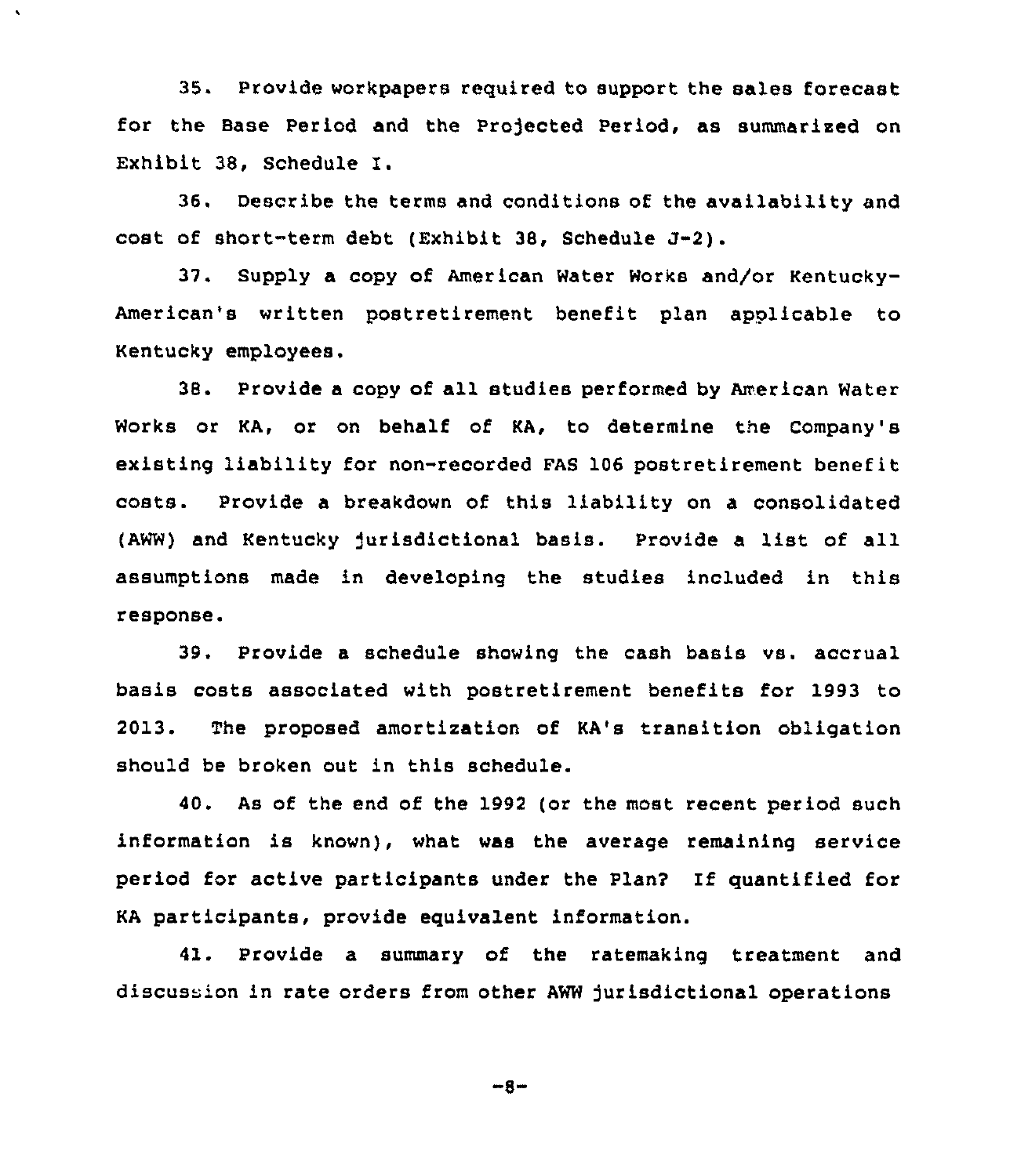received to date. Provide any updates received throughout the period of these proceedings.

42. Discuss fully all actions AWW/KA have taken, plan to take or are reviewing to reduce or control postretirement benefit costs.

43. Explain how AWW/KA intend to allocate its "Transition Obligation" costs to its various subsidiaries and jurisdictions, specifically Kentucky.

44. Provide a copy of the results of any surveys conducted by AWW/KA, or participated in by AWW or KA, to determine what postretirement benefit cost saving efforts are being made by: 1) other regulated utilities and 2) non-regulated industries.

45. Provide a coy of all AWW or KA "Position papers" filed with other regulatory authorities (other commissions, AICPA, SEC, etc.) in connection with FAS 106.

46. Provide a copy of all letters or other correspondence with AWW or KA's independent auditors regarding FAS 106.

47. If not otherwise provided, provide a breakdown of the FAS 106 related costs included in this application including: service costs; interest cost; actual return on plan assets, if any; amortization of prior service costs; actuarial gain or loss; and amortization of the unrecognized obligation existing at the date of the initial application of FAS 106.

48. Discuss AWW/KA's funding policy relative to its postretirement benefit plan. Does AWW/KA plan to change its funding policy when FAS 106 is formally adopted in 19932 Provide

 $-9-$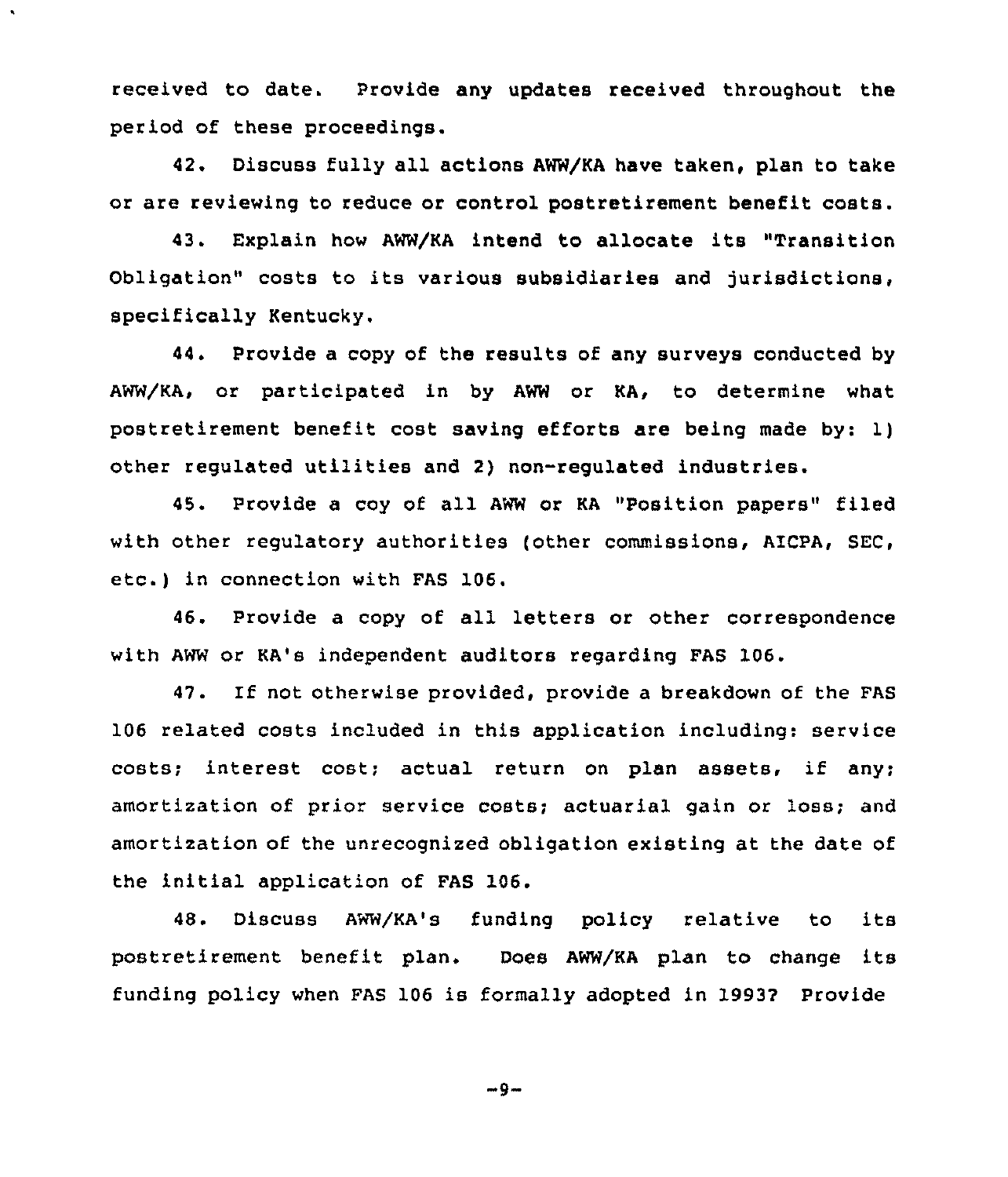a copy of all internal discussion documents used to evaluate various funding plan options considered by AWW/KA.

 $\tilde{\mathbf{v}}$ 

49. Does AWW/KA have any current or planned "early retirement" or other staff level reduction programs in place or under consideration? Explain.

50. What changes in the level of postretirement benefits other than pensions does AWW/KA plan to pursue when negotiating a new collective bargaining agreement2

51. Provide a copy of AWW/KA's report filed with the SEC regarding FAS 106 in compliance with SEC Staff Accounting Bulletin No. 74 (Disclosure of the impact that recently issued accounting standards will have on the financial statements of the registrant when adopted in a future period).

52. Does AWW/KA's projection of postretirement benefit costs include only legally enforceable obligations or does this cost projection encompass a broader range of commitments including those obligations that cannot be legally enforced? Explain in detail.

53. Provide a schedule showing the specific investments that have been made with AWW or KA's and/or employee contribution to the Company's Postretirement Benefit Other Than Pension Plan.

54. Explain to what extent AWW/KA employees (active and retired) are reguired to make contributions to their Postretirement Benefits Other Than Pension Plan costs.

55. Provide a copy of any information handouts or other materials provided to AWW's Board of Directors regarding the projected cost of implementing FAS 106.

-10-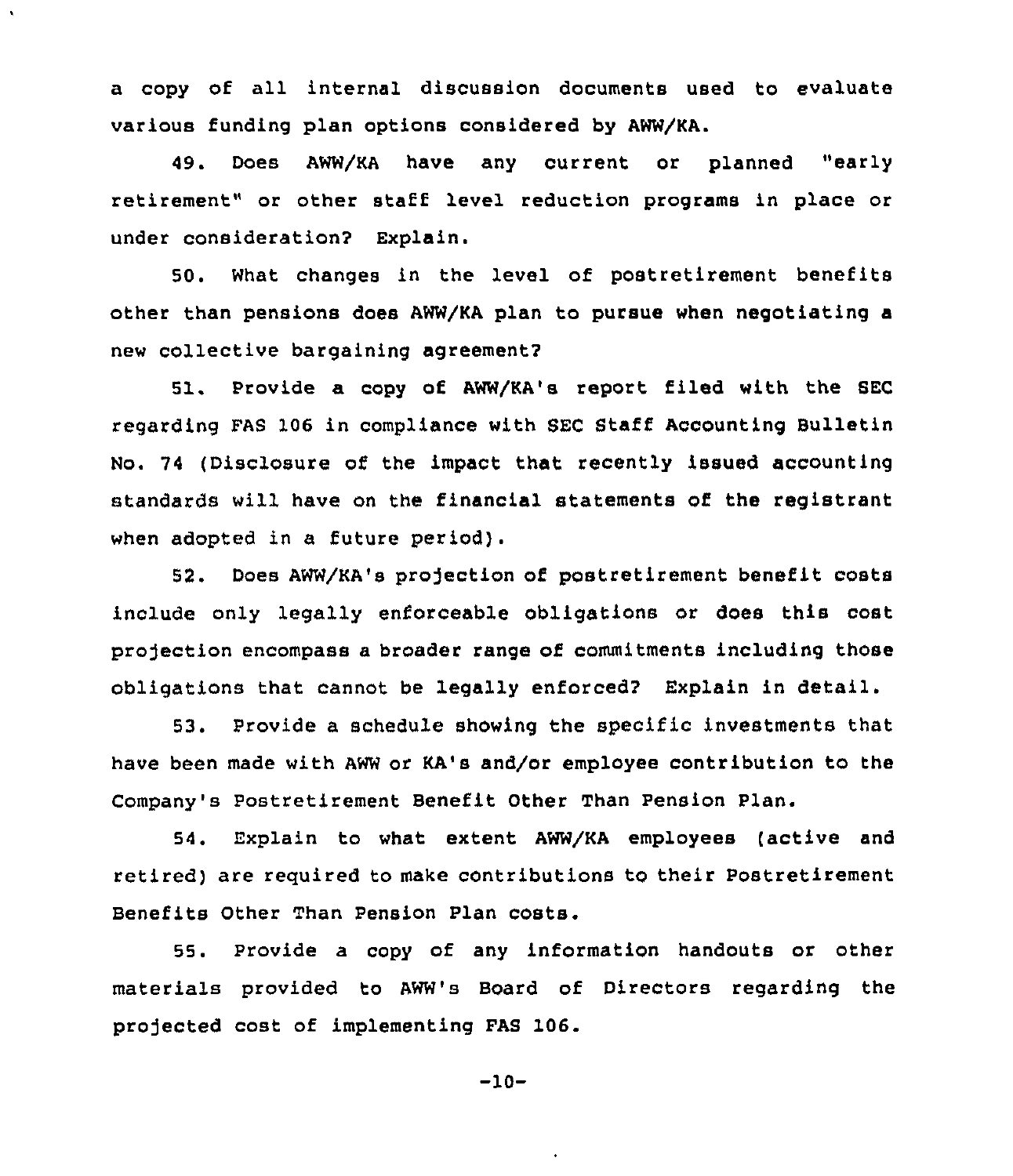56. Provide a computation of SFAS 106 costs based upon a 11 reduction in the assumed Healthcare trend factor over years 1-12 (assuming no other changes in other factors). In a separate computation, assuming the 1% change in the Healthcare trend factor, provide any changes, if any, that AWW or its actuaries might suggest to other factors, and their effects on SFAS 106 costs.

57. Provide a copy of any studies performed by AWW/KA or on its behalf that evaluates the sensitivity of FAS <sup>106</sup> cost assumptions.

58. Provide AWW and KA 10K reports to the SEC for the years 1987 through 1992.

59. Provide a copy of any 8-K or 10-Q reports filed by American Water Works or Kentucky-American with the SEC during and for the 1992 period.

60. Provide <sup>a</sup> listing of all financial, management, and operating reports prepared by or for KA on a monthly basis. Describe each report and indicate the uses of the report. Include reports dealing with payroll, cash flow, sales, customers, construction, productivity, operating costs, etc.

61. Describe and explain all forms of KA or AWW (to the extent included in allocated costs) executive and/or management compensation in effect during the base period. Identify any changes expected to occur in the projected period. Describe the accounting for each type of executive and/or management compensation and provide a copy of any related agreements or compensation plans. Also provide a copy of any documents that

-11-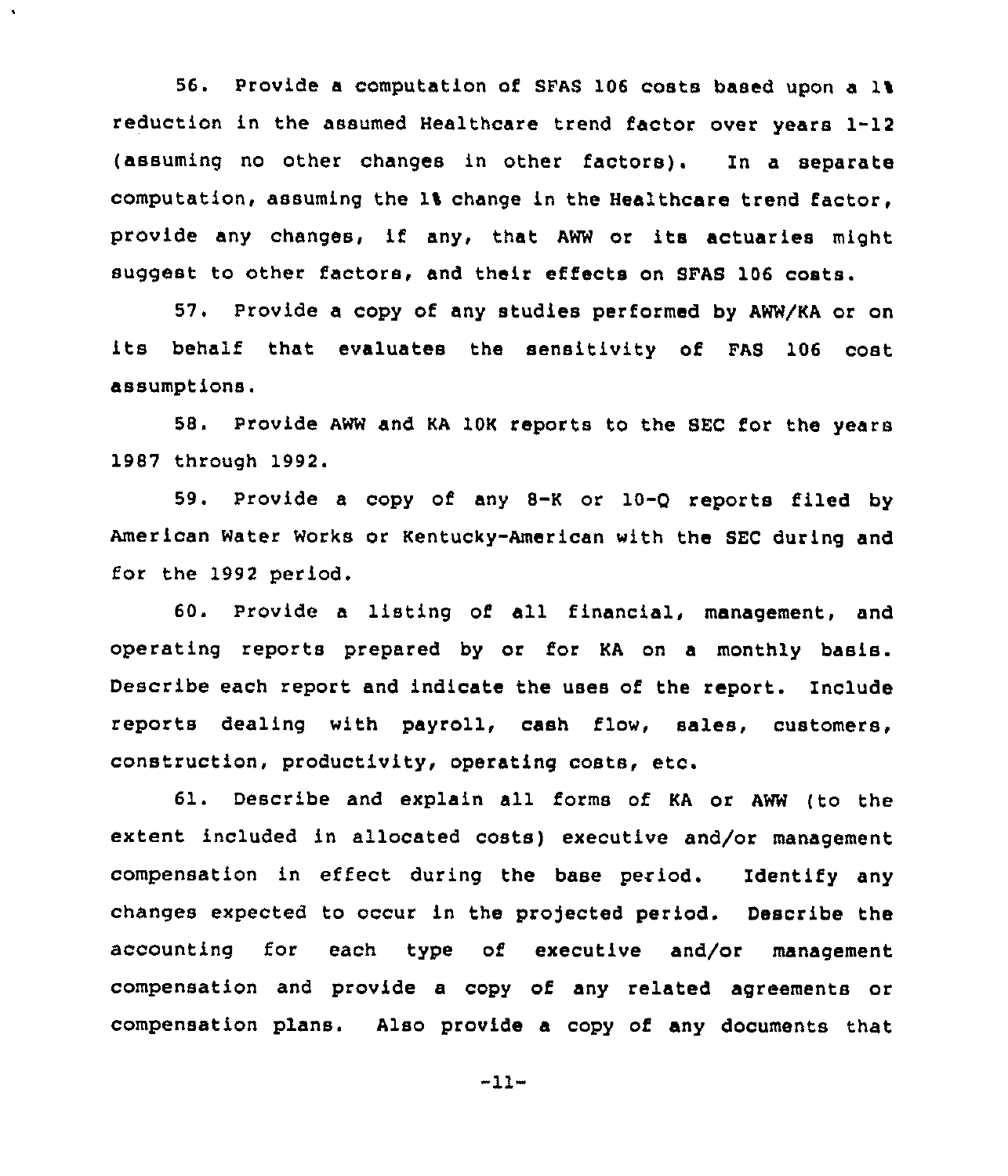describe how AWW and/or KA account for executive or management compensation.

 $\boldsymbol{\lambda}$ 

62. Identify and describe the various employee benefits related to KA's water operations. Also provide a copy of any summaries of employee benefits and describe and explain any changes in employee benefits that have occurred since January 1, 1991.

63. Provide a copy of the most recent actuarial reports for KA's pension plan related to Kentucky operations.

64. Describe and explain the various types of business insurance KA maintains related to Kentucky water operations, including general corporate insurance. Provide a schedule of coverages of business insurance maintained during the period 1990 to date and indicate the annual premiums for each type of insurance. Provide a copy of any documents that summarize the types of insurance that KA maintains related to its Kentucky water operations.

65. Describe and explain any operating reserve accruals related to Kentucky water operations, such as extraordinary maintenance reserves, injuries and damages reserves, or reserves for uncollectible accounts. Describe how KA determines the accrual to each reserve. Indicate the amount of the accrual for each reserve included in Kentucky operating costs. Explain how KA accounts for each reserve and provide a copy of any documents that describe the purpose of the reserve or accounting for the reserve.

66. Provide a copy of any analysis of the impact of weather on Kentucky water sales for 1991, 1992, and the base period.

-12-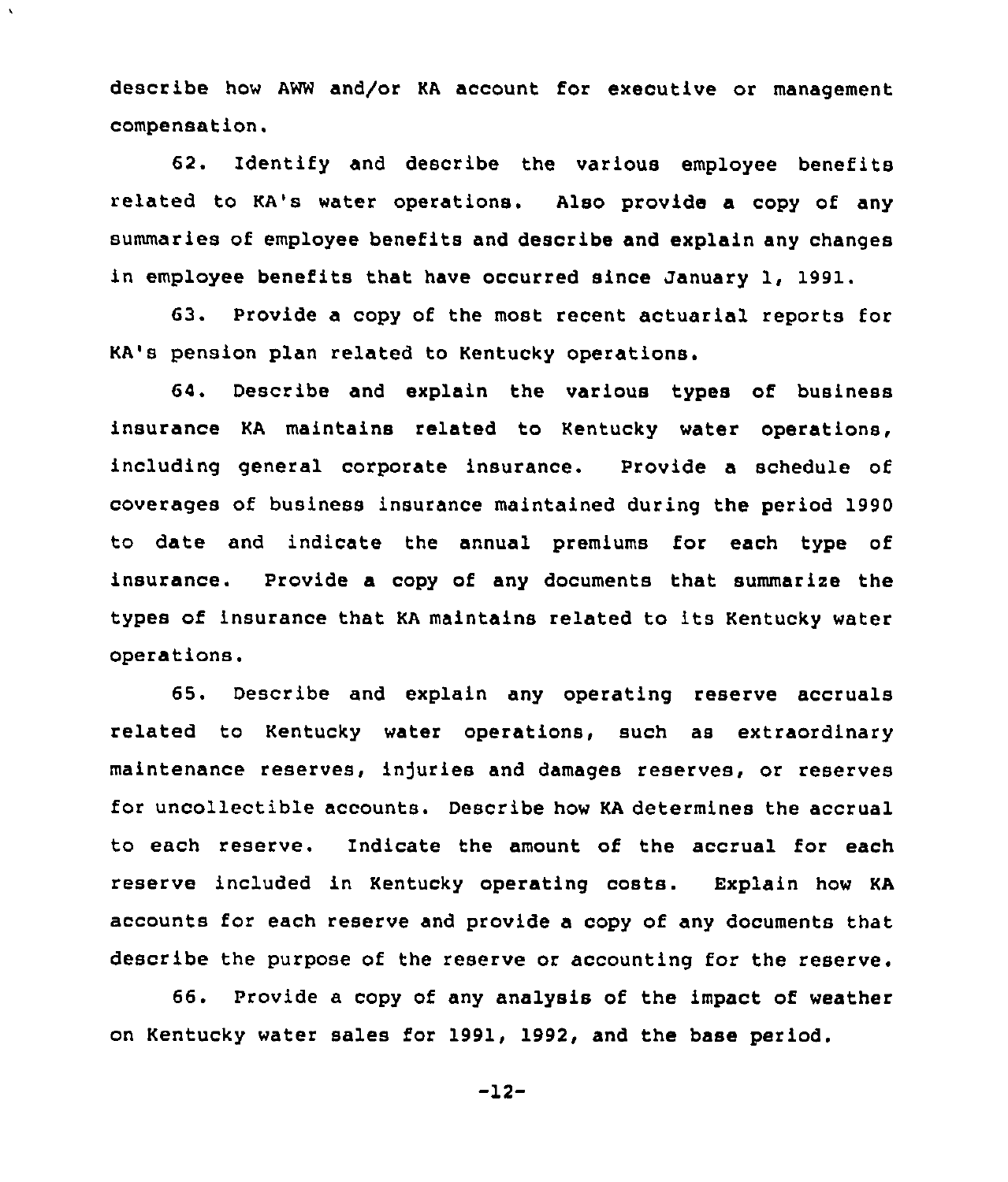67. Provide a description of any changes in accounting methods or procedures which affect Kentucky revenue requirements that have occurred since the last Kentucky rate case.

68. Provide a copy of any KA accounting procedures manuals effective at any time during the period January 1, 1992 to date. Include the general accounting manual, property accounting manual, payroll accounting manual, etc.

69. If not otherwise provided, identify all changes to KA employee medical benefits from January 1, 1992 to the present. Identify the date of the change and the anticipated cost increases or decreases associated with the change.

70. For each project included in CWIP in the base period and the projected period, classify its general function as to: nonrevenue producing (reliability, compliance with regulations, etc.) and revenue producing (customer growth, system upgrades to meet current or future demands, etc.).

71. Provide a comparison of actual versus budgeted construction expenditures for the period 1988-1992. The analysis should reflect detail by project for any items representing 5% or more of the total in any given year. Explain variances, where readily known.

72. According to Mr. Oxley on page 2 of his testimony, KAWC used actual billed customer charges and metered water usage for the twelve months ended June 30, 1992 as the basis for forecasting operating revenues at present rates for the twelve-month period ending August 31, 1994.

 $-13-$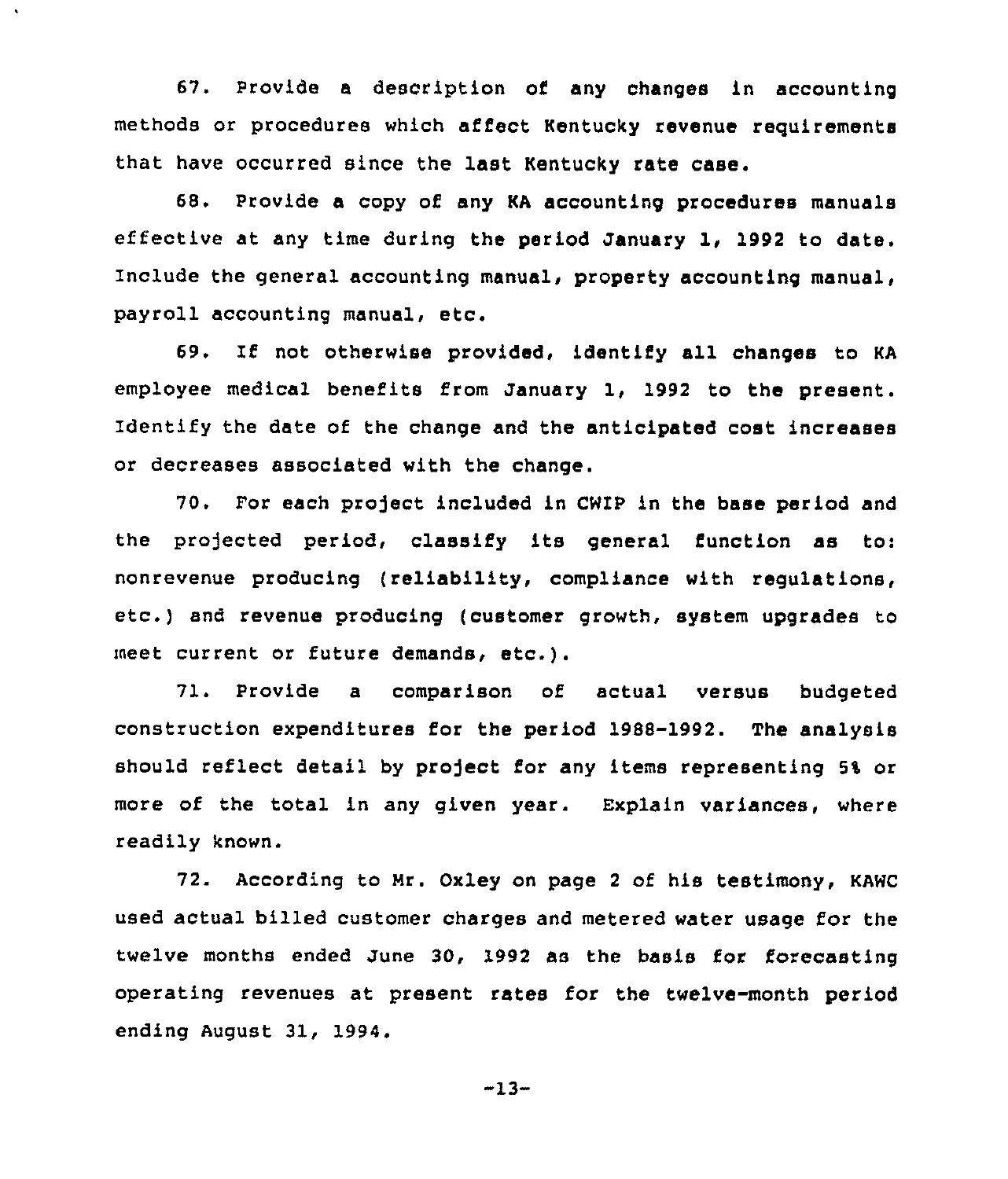a. Why was more current actual customer and usage data not used in the forecasting process?

 $\ddot{\phantom{a}}$ 

b. Was customer charge and water usage data for the twelve-month period ended June 30, 1992 used to project revenues for all customer classes in this case?

c. The base period for this case has been identified aa the twelve months ended April 30, 1993. For this twelve month period, is it true that actual sales data was used for only May 1992 and June 1992 and projected for the remaining ten months? Does the use of only two months of actual data comply with the Commission's proposed regulation 807 KAR Si001, Seotion 10?

d. Regarding Exhibit 38, Schedule C-2.2(a), describe how the billed metered sales revenues shown for Account Nos. 4611, 4612, 4613, 462, 463, 4642, and 466 for the base period months of July 1992 to April 1993 were determined.

73. Explain fully how KAWC determined that water sales 1'or the other public Authority and other water Utility classes exceeded a normalized level and that a reduction of 103,750 CCF for these classes for the forecasted test period was appropriate as described on page <sup>3</sup> of Mr. Oxley's testimony.

74. Describe fully the methodology used by KAWC to determine that historical sales to all customer classes other than the Other Public Authority and Other Water Utility classes are "representative of the same water usage those customers will have in the future" and are not to be adjusted for use in the

 $-14-$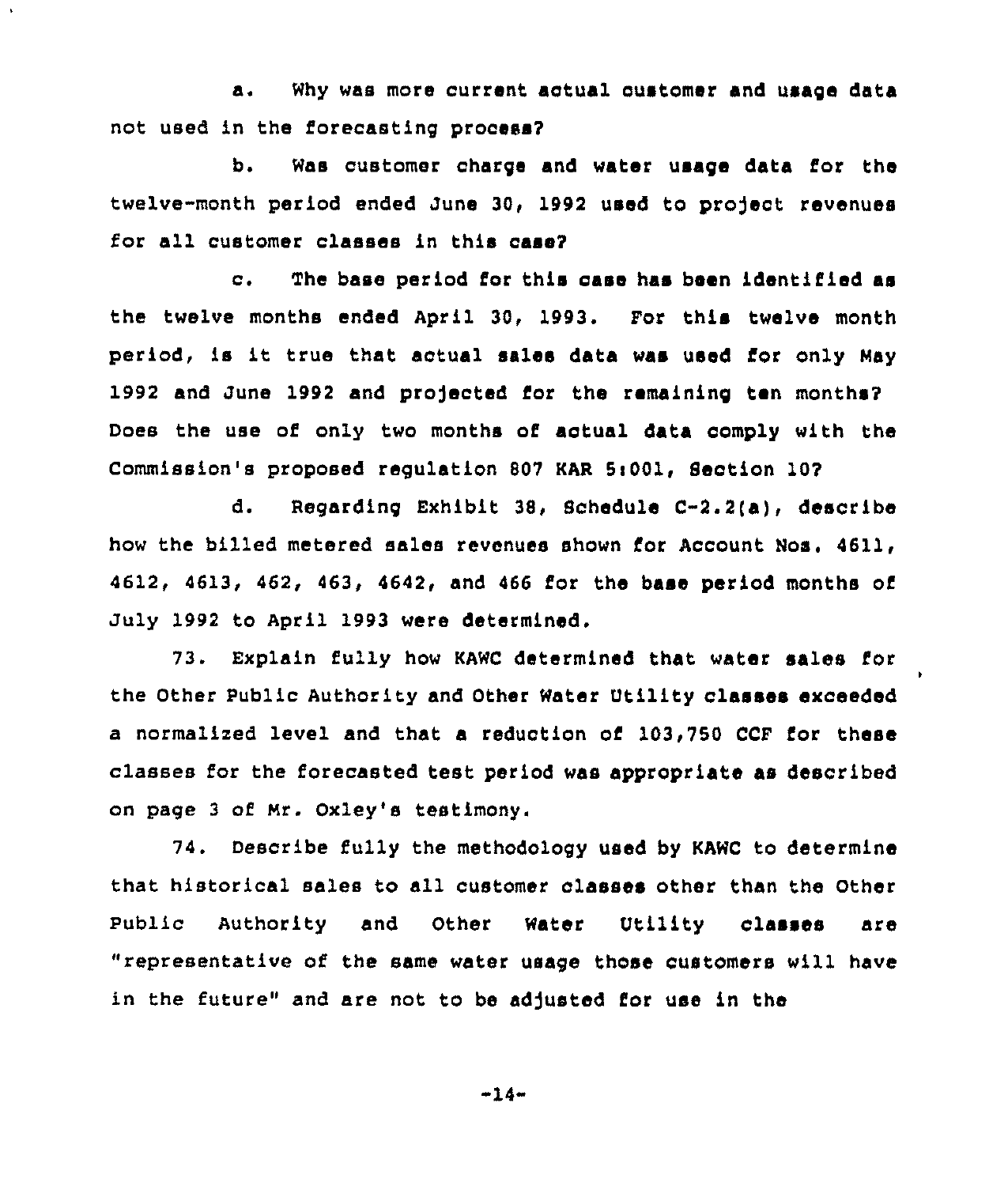forecasting process as described on page <sup>3</sup> of Nr. Oxley's testimony.

75. Describe fully the methodology used by KAWC to project new meter installations as discussed on page <sup>3</sup> of Nr. Oxloy's testimony. In this description, explain how "past history of actual installations" wae determined and how KAWC's "best estimate of future development" wae made. How were these then used in the forecasting process, Furthermore, describe how the documents included in Section <sup>2</sup> of the Workpapers were used in this forecasting process.

76. Describe fully how expected customer growth during 1993 was determined as discussed on page <sup>4</sup> of Nr. Oxley's testimony.

77. Explain why the expected customer growth in 1994 is assumed to be identical to that experienced in 1993 as stated on page <sup>4</sup> of Mr. Oxley's testimony,

78, Explain fully how an increase of 3,335 residential and 364 commercial customers for the twenty-five month period from June 1992 to August 1994 as shown on page <sup>4</sup> of Nr. Oxley's testimony was determined.

79. Explain why KAWC assumes that water usage per customer during the forecasted period will to be identical to that experienced during the twelve-month period ended June 1992.

80. Explain fully how additional water usage due to customer growth of 351,463 CCF for the residential class and 179,757 CCF for the commercial class as shown on page <sup>4</sup> of Nr. Oxley's testimony was determined.

"15-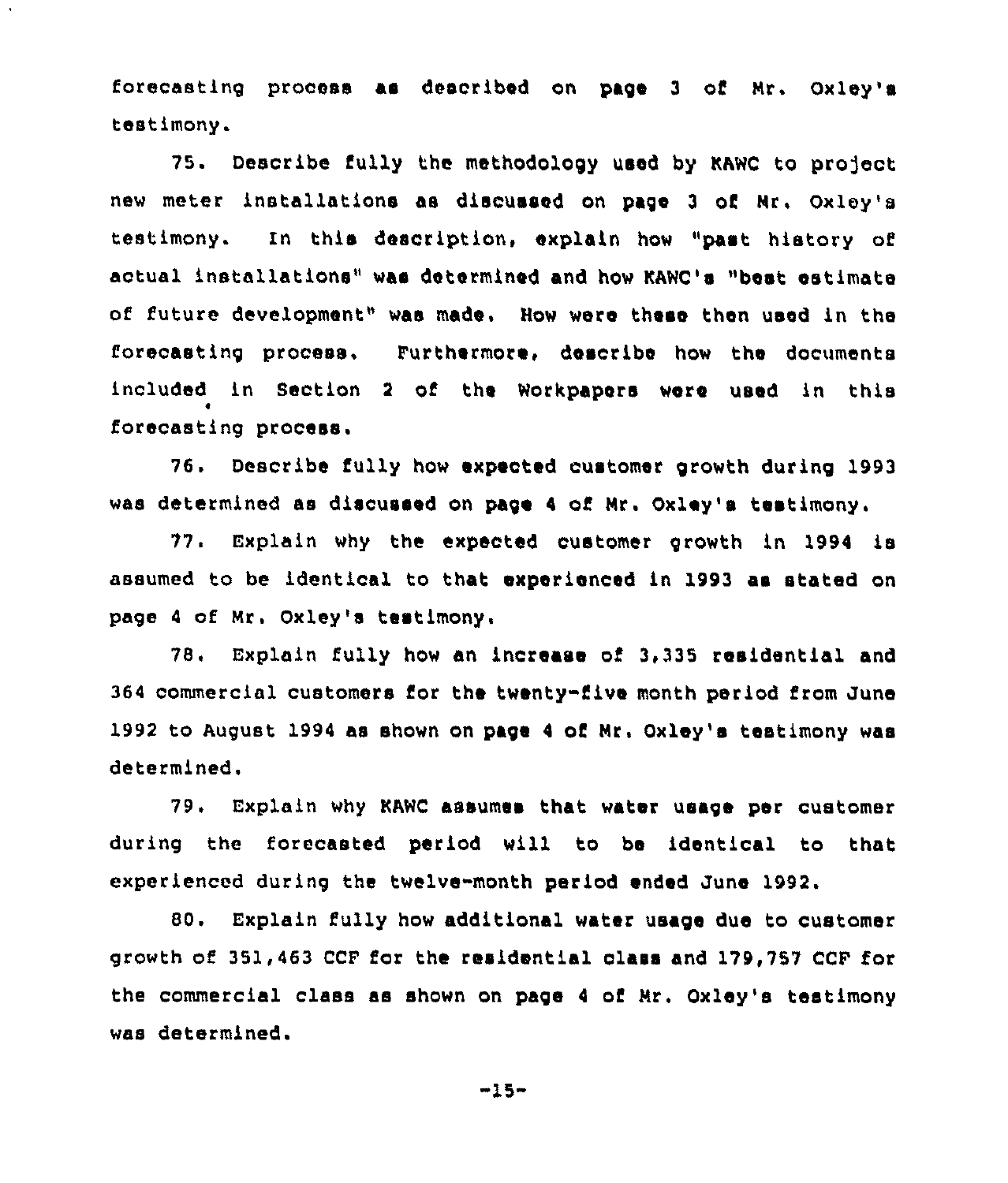81. Using water sales, customer, and usage per customer forecasts from previous years and actual historical data, describe and illustrate how accurately KANC's forecasting methodology projects future sales and customer levels.

82. Provide actual water sales ( in 100 cubic feet) and number of customers on a 12-month average and end of period basis by customer class on an annual basis for the last ten calendar years through 1992.

83. Provide actual water sales (in 100 cubic feet) and number of customers by customer class on a monthly basis for the last two calendar years through 1992. Provide the same monthly information for the base period {twelve months ended April 30, 1993) and for the forecasted teat period (twelve months ended August 31, 1994). Explain how pro)ected sales and customer levels during the base and forecasted periods are determined,

84. Explain the difierence between the base period class revenues shown in Exhibit 38, Sohedule 1-2 and base period class revenues at present rates shown in Exhibit 38, 8chedule M-3, Page 1 of 2,

85. On page 2-1 of the July 9, 1992 Least Cost-Comprehensive Planning Study ("LC-CPS"), KAWC states, "Past trends ars analyzed to determine existence of data relationships which can be used along with predicted data causal variables to provide more accurate demand projections".

-16-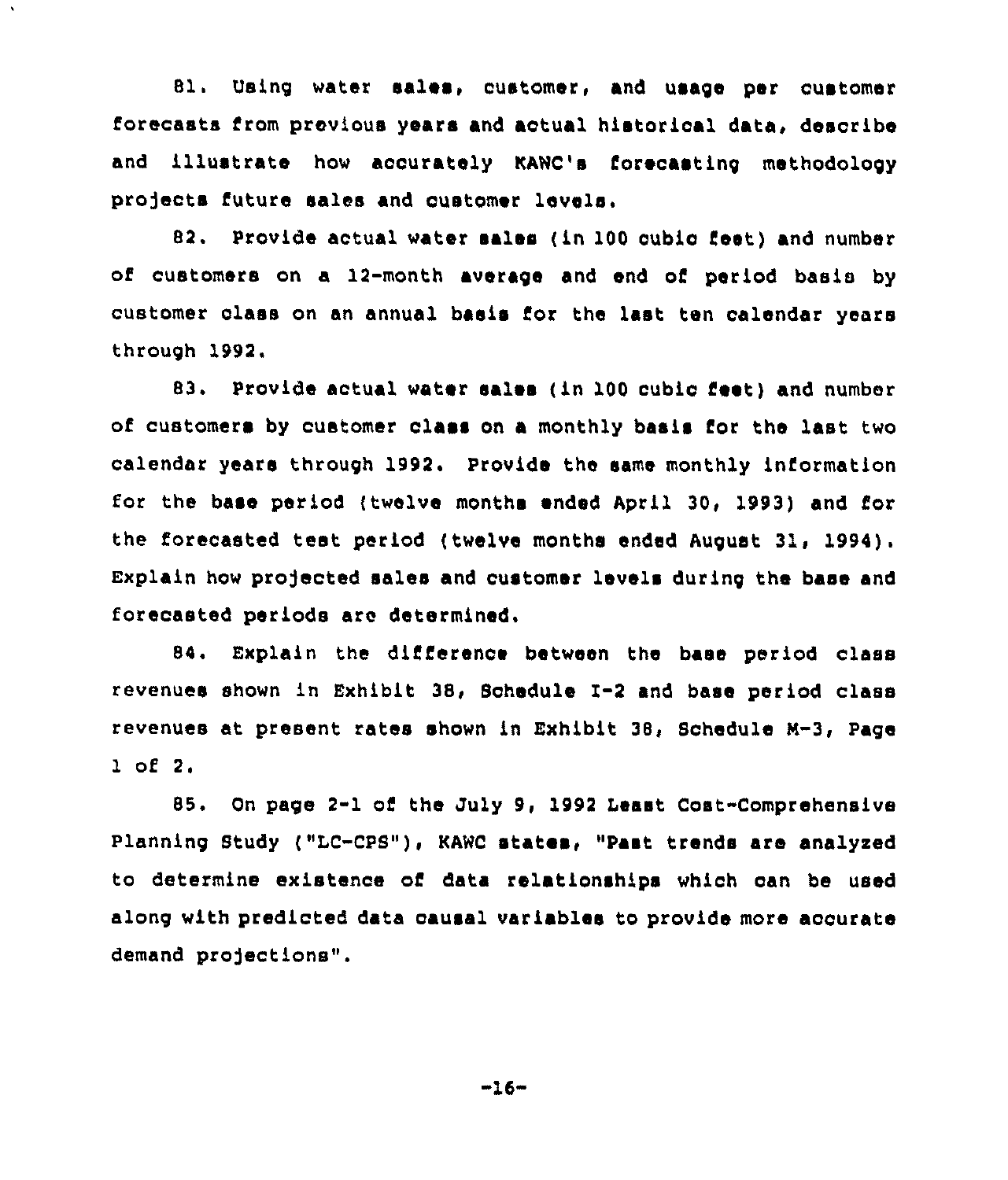a. Explain why KAWC has not used a forecast model such as the one described in its LC-CPS in projecting sales and customer levels in this case.

b. Has KAWC ever considered developing an econometric forecasting model for use in its sales and oustomer forecasts? Explain why such a model has not been developed.

c. Is KAWC aware of any other water utility that is using an econometric forecasting model for projecting sales and customer levels'? Explain.

d. Desoribe and discuss exogenous variables that could be used in an econometrio forecasting model to predict water sales and customer levels.

86. On page 2-1 of the IC-CPS, KAWC states, "Sensitivity analyses can now be conducted on any modeled variable to determine what the demand variation will be for each change in the selected variables". Has KAWC conducted sensitivity analyses as part of its sales and customer forecasts in this case? Explain.

87. In the 1992 LC-CPS and in response to Item 13 of the Commission's December 8, 1992 Order in this case, KAWC discusses existing and planned water resource management and conservation programs.

a. Describe whether KAWC has determined the impact of such water management and oonservation programs on future water sales. Explain.

 $-17-$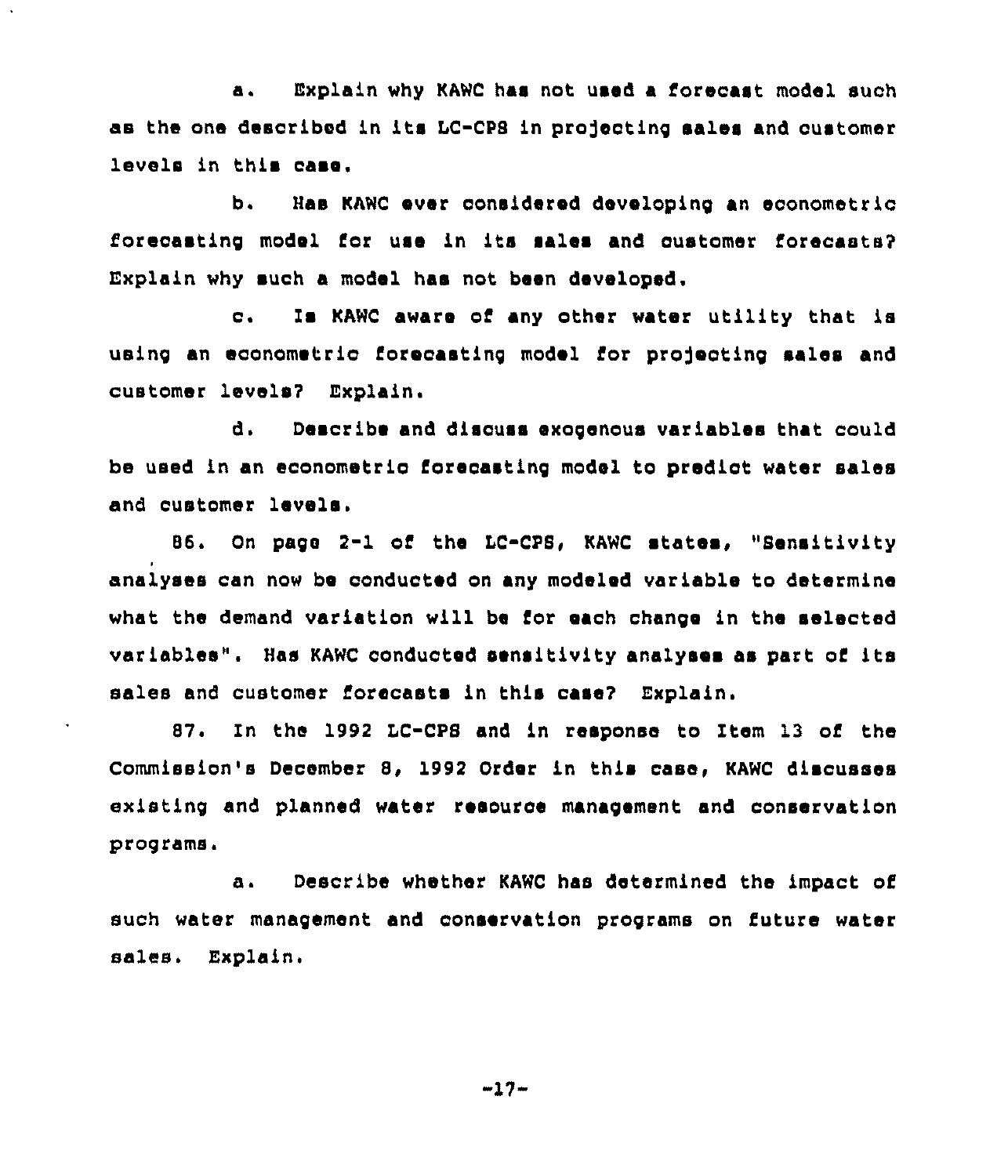b. Describe fully the extent to which the impact of new and existing conservation programs are being accounted for in the sales projections for the forecasted test period in this case.

c. Describe fully the extent to which the impact of new and existing conservation programs are being accounted for in KAWC's long-range sales projections, including but not limited to its 5-year planning process.

d. Describe KAWC'e plans to implement the moderate conservation programs listed in its response to Item 13 of the Commission's December 8, 1992 Order.

88, On page 2-22 of the 1992 LC-CPS, KAWC discussed the implementation of a conservation based rate structure.

a. Explain whether an inverted rate structure could be implemented without a change in customer billing cycles.

b. Discuss KAWC's plans and progress toward implementing a water rate structure which would encourage conservation. Your response should discuss and differentiate between: inverted block rates, seasonal rates, and surcharge rates.

c. Discuss KAWC's plans to implement the use of monthly billing cycles.

d. Has KAWC evaluated further the cost of implementing monthly billing cycles as stated in its 1992 LC-CPS? Explain.

e. Has KAWC studied the feasibility of implementing an automatic meter reading program as stated in its <sup>1992</sup> LC-CPS2 Explain.

-18-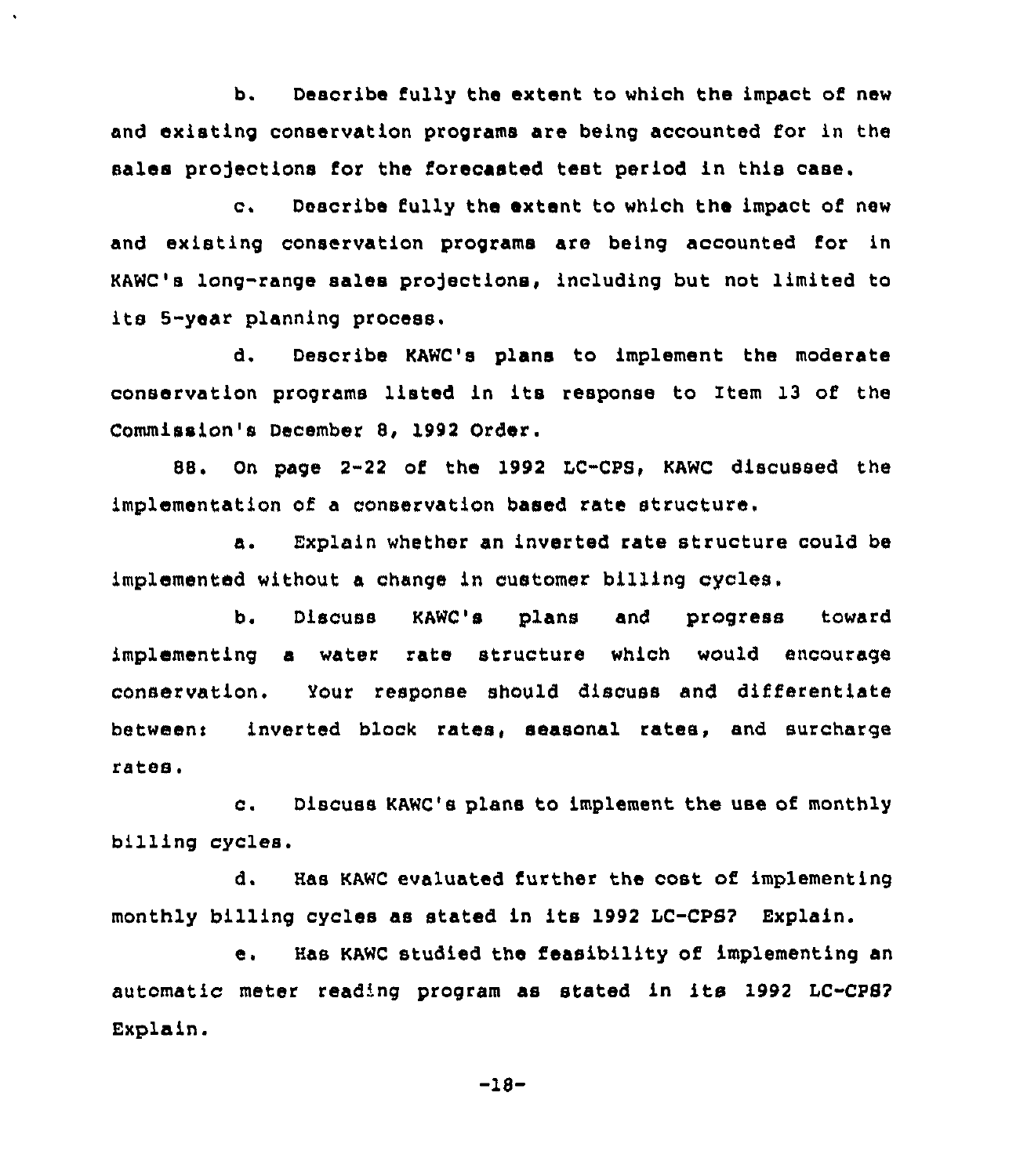f. Describe fully the meter reading and customer billing schedules and methods currently used by KAWC. For instance, are the meters of all customers who are billed quarterly read at the same time each quarter or are meters read and customers billed on different three month cyoles7 How is this method different for customers billed on a monthly basis? Explain.

g. Explain whether peak load rates such as seasonal or surcharge rates could be implemented without changing to monthly billing cycles for all customers.

S9 <sup>~</sup> Has KAWC considered implementing a flat rate structure? Explain,

90. Would a flat rate structure encourage customers to conserve water? Provide any reports, studies, or papers that support your response.

91. In response to Item 11 of the Commission's December 8, 1992 Order, KAWC provided a copy of the Operating Budget Procedure for the American Water Works System. However, Appendix A, Procedures for Budgeting Billed Revenues by Use of Billing Analysis, was not filed. Provide a copy of this appendix.

92. Item 15 of the Commission's December 8, 1992 Order, asked KAWC to explain how weather data is integrated into its sales forecast model. KAWC's explanation is not clear. Explain fully how the effects of weather variables, such as precipitation levels, drought, or temperature, among others, are accounted for and incorporated into KAWC's sales forecast.

-19-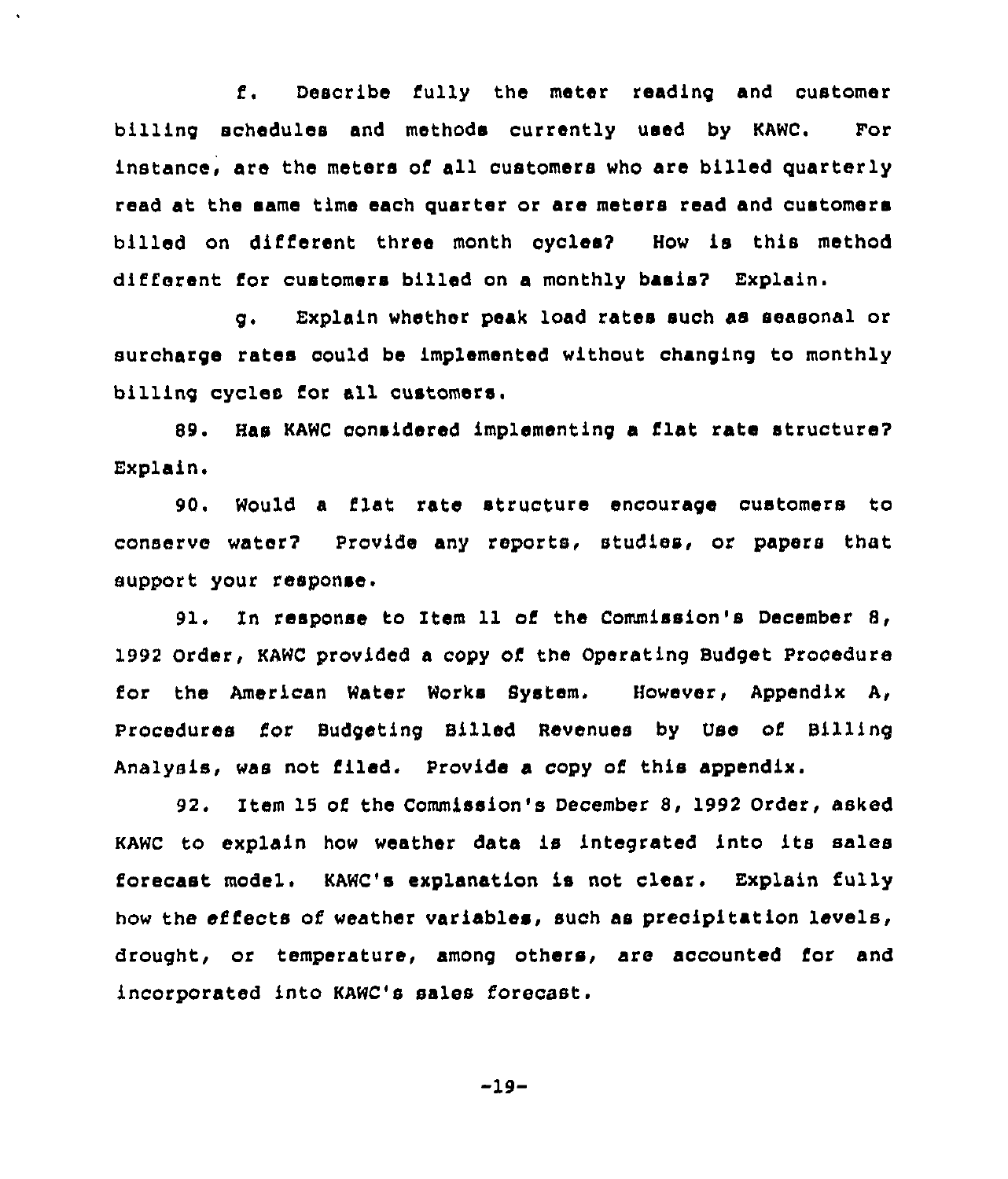93. Explain why KAWC has proposed the revenue increase be spread on an equal percentage across the board to all customer classes, as stated on page 17 of Nr. Ferrell's testimony.

94. On pages 2-1.1 through 2-1.5 of the Workpapers, explain how the information shown in columns <sup>B</sup> (Neter Billings), <sup>C</sup> (Growth), and <sup>D</sup> (Final Bills) are determined.

95. Explain how the schedule of customers shown on page 2-2 of the Workpapers was developed.

96. Explain how the documents in Section <sup>2</sup> of the Workpapers were used to determine the billed revenue adjustments shown in Exhibit 38, Schedule D-2.1 and the annualixed class and schedule revenue summaries shown in Exhibit 38, Schedule N-3.l.

97. In Nr. Eden's prepared testimony, Answer No. 14, he states that the least costly option for meeting the source of supply deficit is the construction of two new dams. If the detailed analysis for this option was included in the 1992 LC-CPS, please indicate where. If not, provide all details of the cost to contruct the two dame plus the additional water treatment and pipeline capacity.

98. Refer to Exhibit <sup>8</sup> of Kentucky-American's filing requirements:

a. Provide an explanation of the property held for future use of \$99,957.

b. What is included in the category of "Other, Net" in the amount of \$73,4242

 $-20-$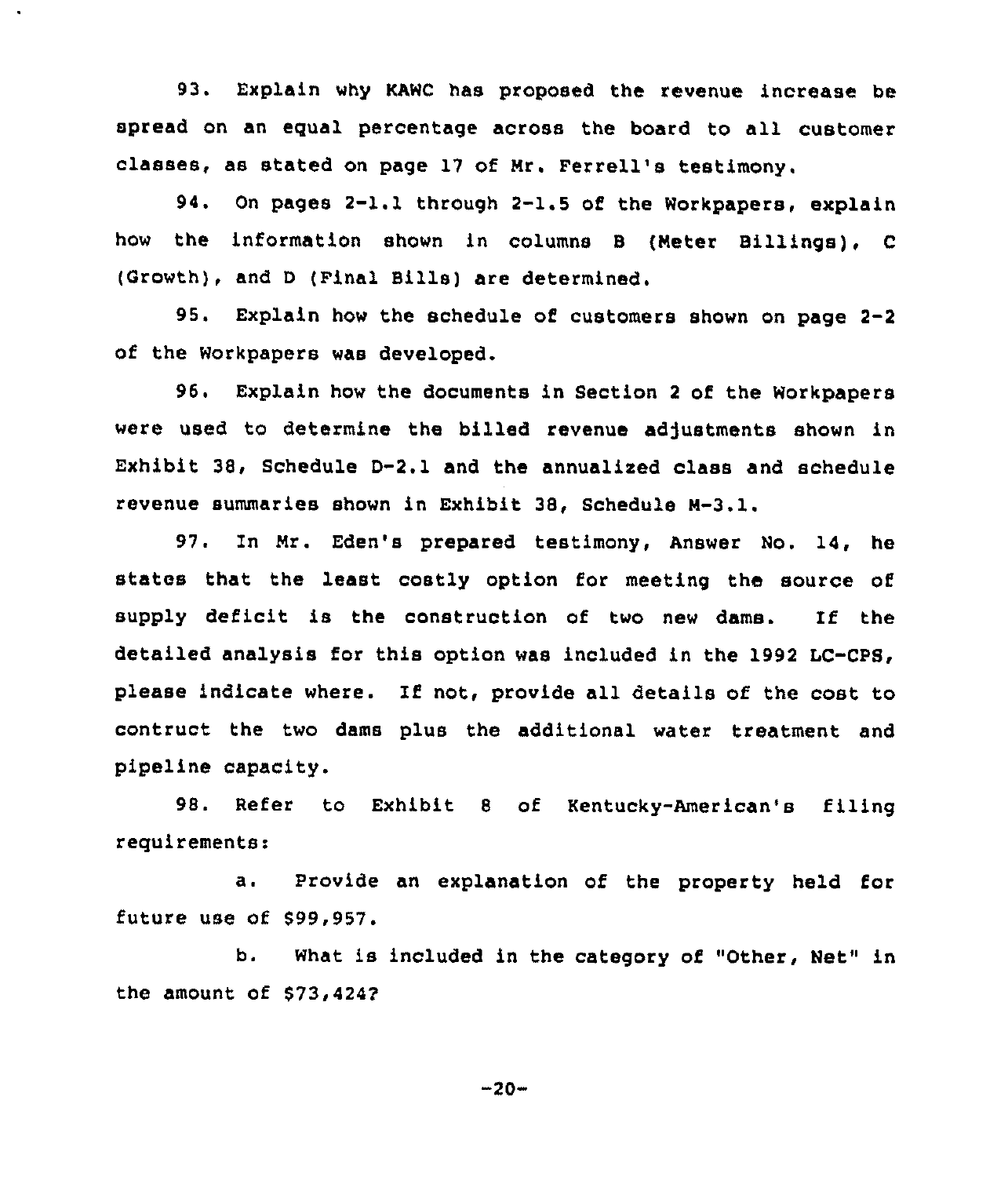99. Refer to Exhibit 10 of Kentucky-American's filing requirements:

a. On page <sup>1</sup> of 4, there is a computer aided drafting system, Budget Item No. 92-06, that will cost \$ 216,000 upon completion in 1995. Provide a brief explanation of the drafting system and how it will benefit Kentucky-American.

b. Will the computer drafting system result in a reduction in the drafting services provided to Kentucky-American by the American Waterworks Service Company ("Service Company" )?

c, Kentucky-American has spent 61,013,574 on the design and renovation of its office complex and it will spend an additional 566li426 between 1993 and 1995. Provide detailed descriptions of the office renovation and how it will benefit Kentucky-American.

100. Provide an analysis of the construction projects completed in 1990, 1991, and 1992. This analysis should include the budgeted completion date and cost, the actual completion date and cost, and the reasons for any differences between the budget and actual results.

101. Provide comparisons of the 1989 through 1992 annual budgets to the actual results. Include explanations of any variances that occurred.

102. On page 23 of 487, of Exhibit 30 of Kentucky-American's filing requirements, is the September 1992 construction variance from original budget report that shows that Kentucky-American'8

-21-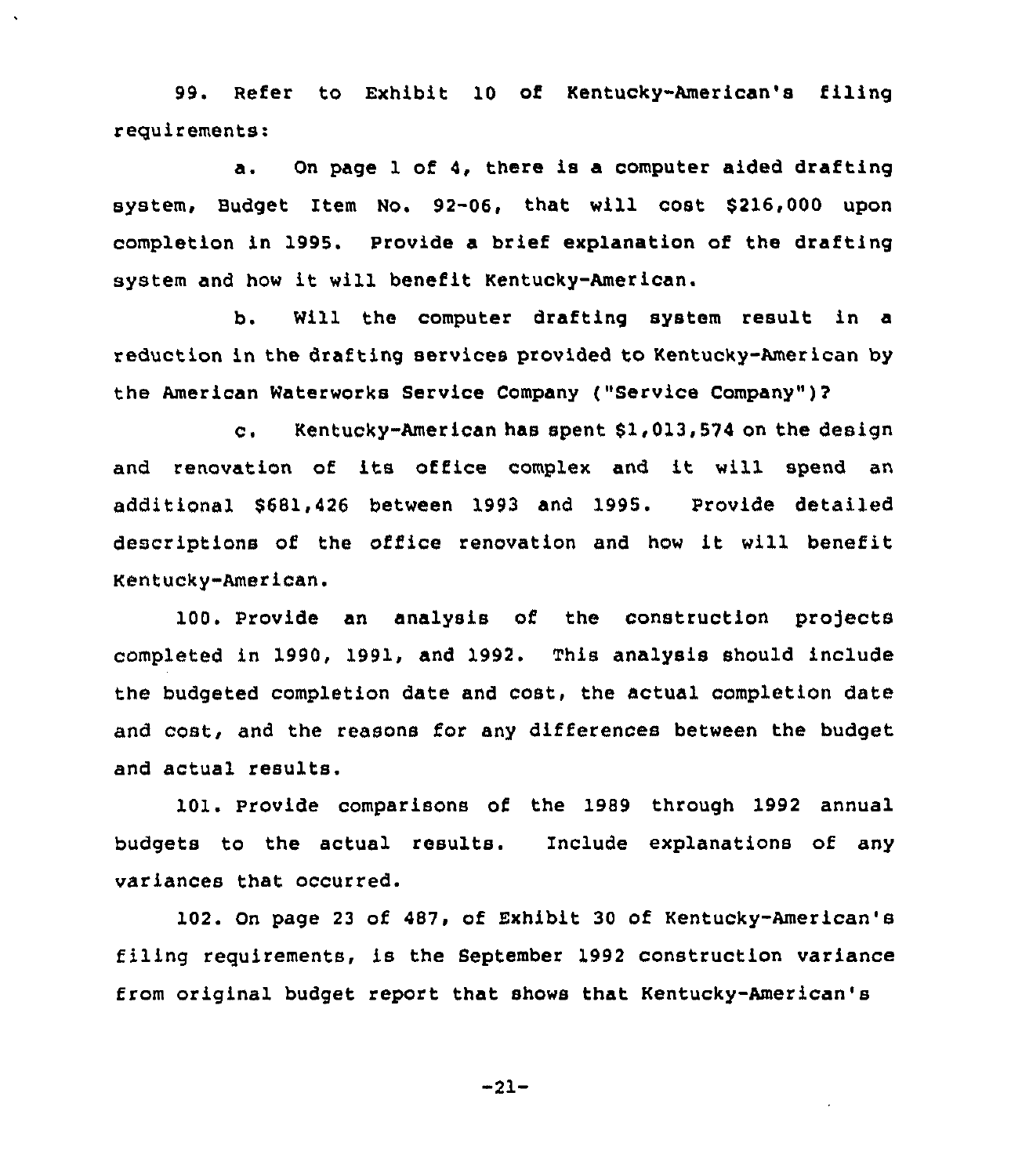budget exceeded its actual construction by \$5,802,860. Provide a detailed analysis explaining the reasons for this large variance.

103. Refer to page 3 of 88, of Exhibit 36 of Kentucky-American's filing requirements:

a. In the forecasted period, the regional office has not allocated engineering costs to Kentucky-American, but the general office allocated \$2,944. List the engineering services Kentucky-American received from the general office and explain Kentucky-American's future relationship with the regional office's engineering department.

b. For the period of 1989 through the forecasted period the regional office secretarial allocation increased by approximately 157 percent. Provide a detailed analysis explaining the increase in this allocation.

c. For the period of <sup>1989</sup> through the forecasted period, the regional office accounting allocation increased by approximately 77 percent. Provide a detailed analysis explaining the increase in this allocation.

d. For the period of 1989 through the forecasted period, the allocation of data processing costs to Kentucky-American increased by approximately 212 percent. Provide a detailed analysis explaining the increase in this allocation.

104. Per Exhibit No. 1 of Robert Edens Direct Testimony, Kentucky-American's year-end return on average equity for 1991 was 13.07 percent, only the second time since 1982 that the authorized

-22-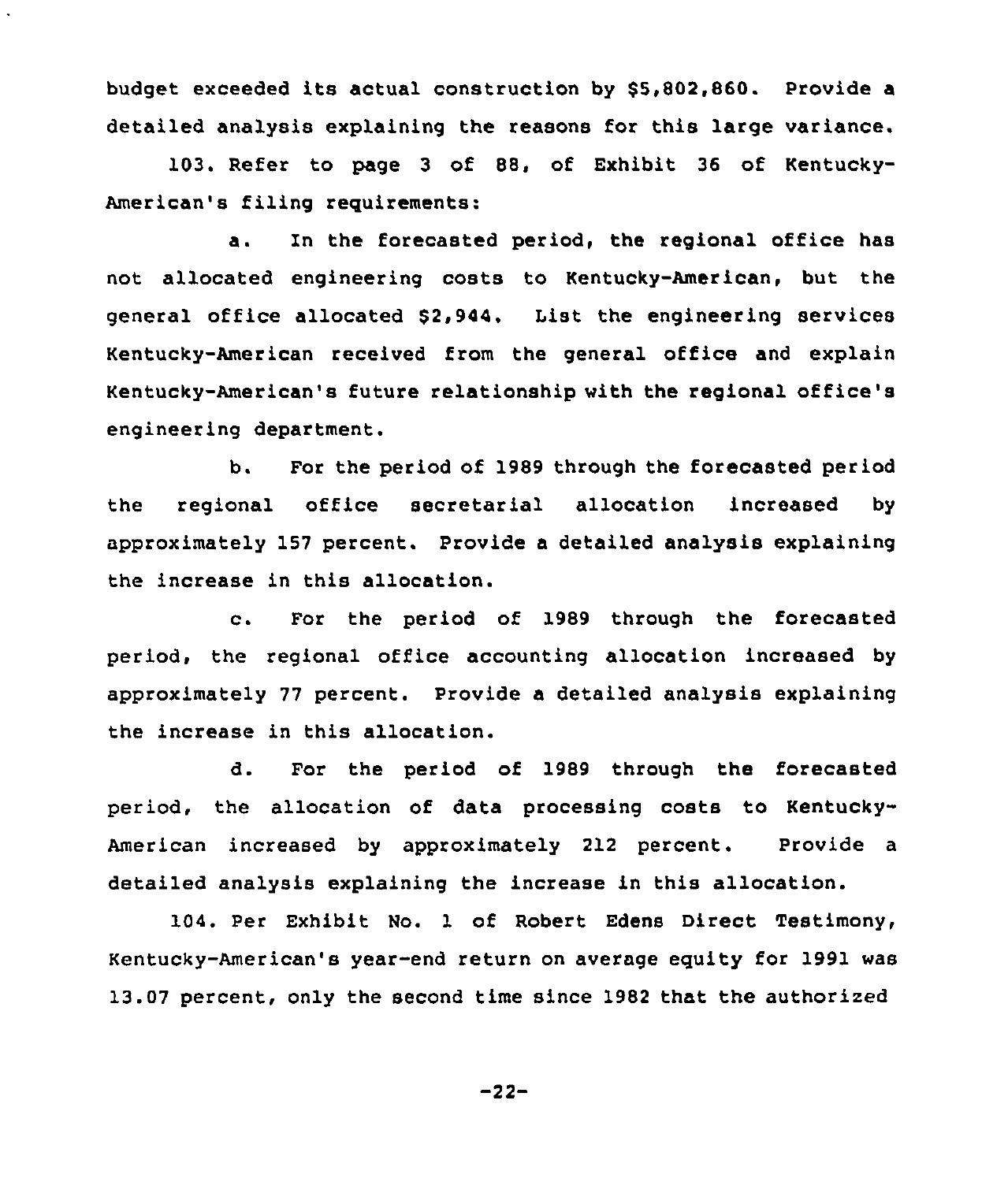rate of return has been exceeded. What occurred in 1991 to cause this to happen?

105. On page 11 of his Direct Testimony, Cecil Sasher, Vice President and Treasurer of Kentucky-American, states that many of the services now offered by the Service Company to Kentucky-American were not described in the 1971 Service Company Agreement ("1971 Agreement" ) or were grouped with other services. Provide a detailed listing of the services that are referred to by Mr. Sasher.

106. On page 11 of his Direct Testimony, Mr. Sasher states that Kentucky-American, "for years, received the benefit of the old allocation which, in my opinion, often caused costs that should properly have been borne by the Kentucky customers to passed to other operating subsidiaries within the American System." For each allocation category (i.e., accounting, administrative, etc.) show and quantify any benefit Kentucky-American received under the 1971 Agreement at the expense of the other operating subsidiaries.

107. a. Provide <sup>a</sup> detailed list of the data processing services provided to Kentucky-American by the Service Company.

b. Provide <sup>a</sup> detailed list of the data processing services provided to other operating subsidiaries in the Southern Region.

c. Provide <sup>a</sup> detailed list of the data processing functions Kentucky-American performs at Lexington.

108. On page 12 of his Direct Testimony, Mr. Sasher states that the cost and staffing for programming, cost and size of the

 $-23-$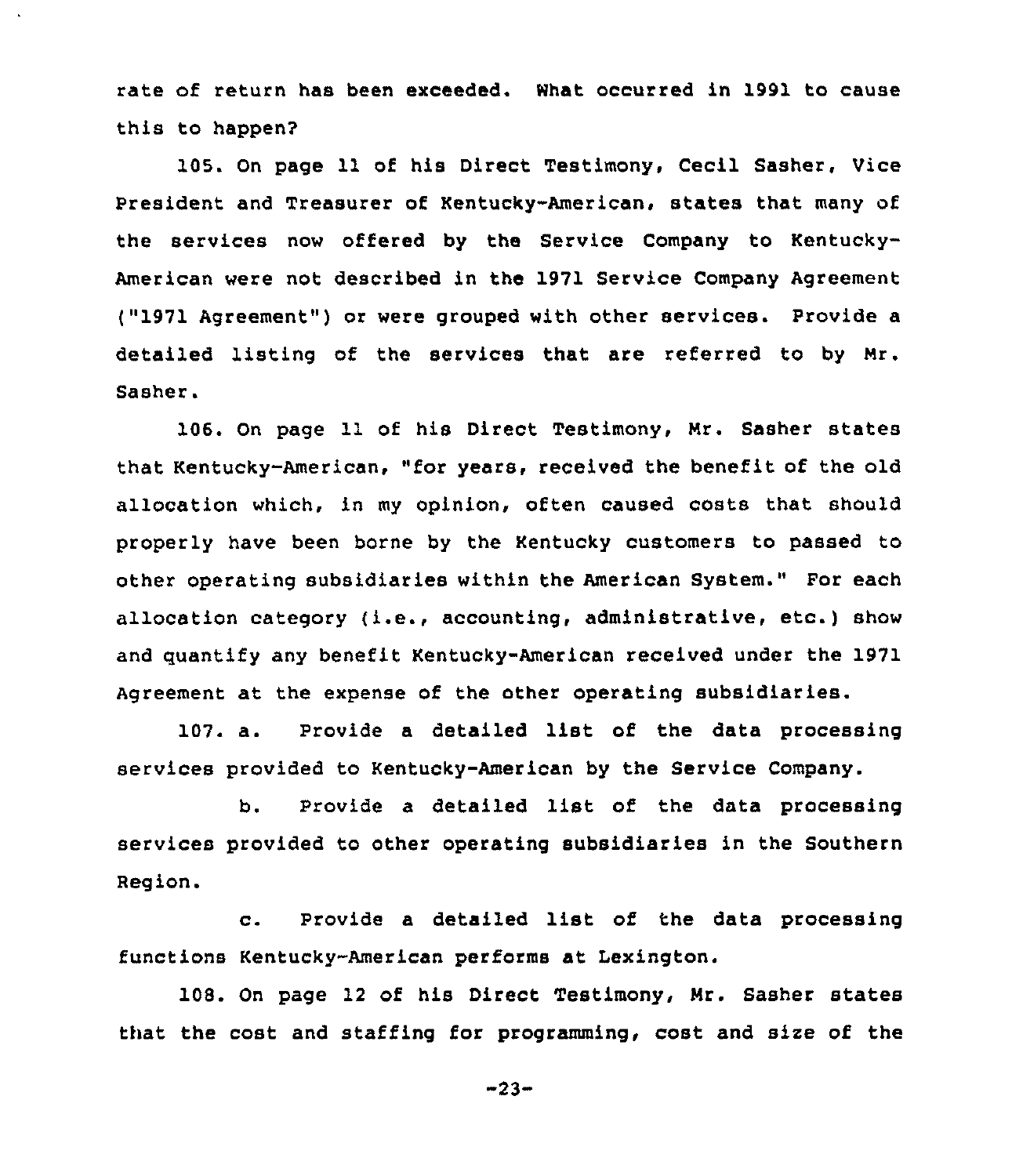computer, heating, ventilation, air conditioning, and office space for data processing is incurred largely without regard to whether bills are rendered monthly or quarterly. If the number of bills printed annually does not affect any of the data processing costs as stated by Nr. Sasher, what does drive the investment and cost to operate the data processing department?

109. On page 13 of his Direct Testimony, Nr. Sasher made the following comment. "First, and foremost, the purpose of our operating subsidiaries is to provide water service to customers, and, in my opinion, a customer based allocation is a logical way to allocate these costs."

a. Does this statement imply that a direct relationship exists between every service provided by the Service Company and Kentucky-American's customers?

b. Would this statement hold true for any manufacturing company that the purpose of the company is to provide service/product to customers?

110. On page 13 of his Direct Testimony, Nr. Sasher adds that the 1971 Agreement used complex and cumbersome allocators that resulted in spurious accuracy. Provide examples of the spurious accuracy of the 1971 Agreement.

111. On page 13 of his Direct Testimony, Nr. Sasher concludes that the use of one allocator is simpler and easier to use. Is simplicity a major reason for the use of one allocator?

112. Did the Service Company perform any studies when the 1989 Service Company Agreements ("1989 Agreement" ) were developed to

-24-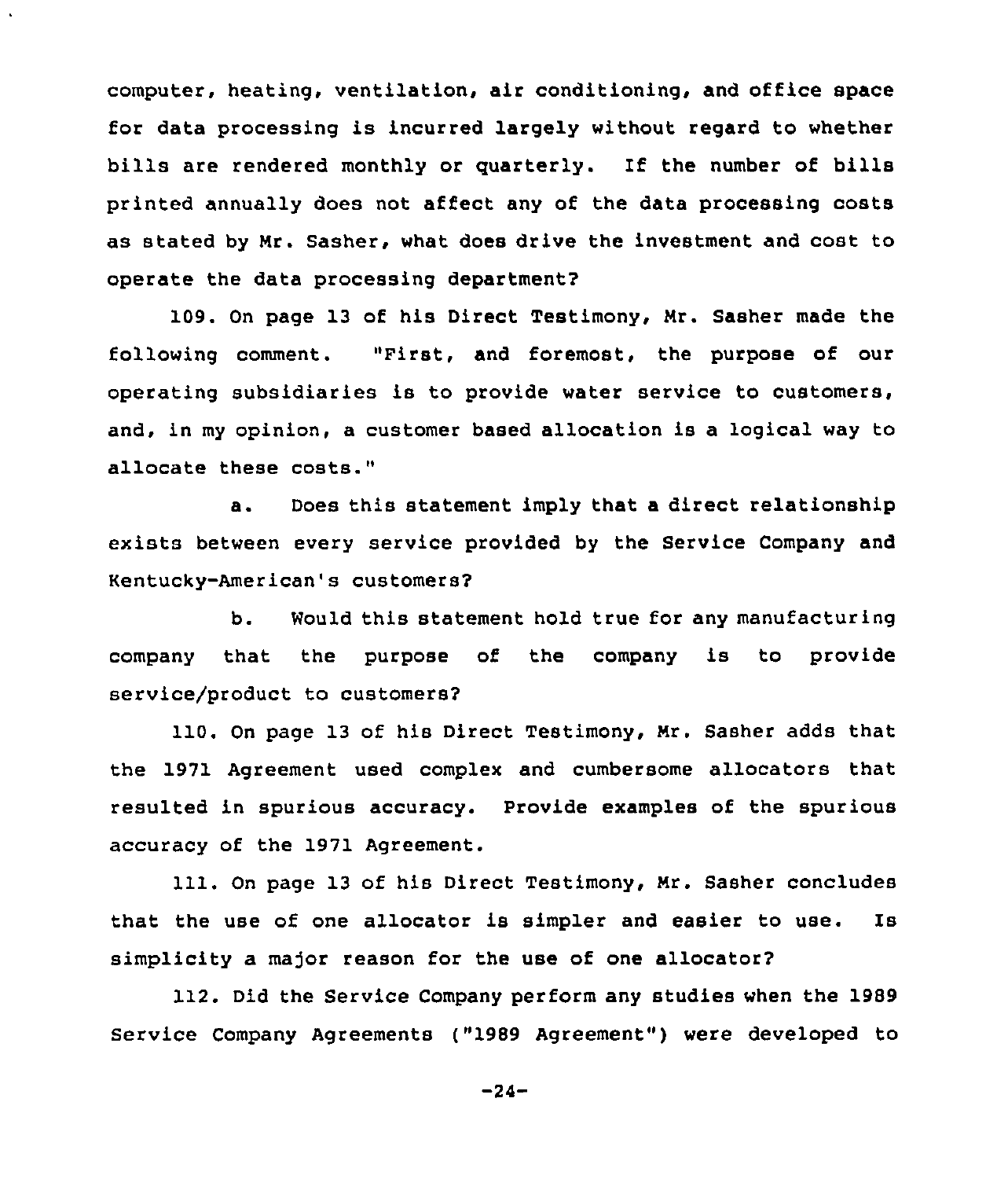show that the number of customers was the most appropriate allocator to use for each service category2

113. Refer to Exhibit 38 Schedule C-2.2(a):

a. Provide an explanation for the increases that occurred in these accounts between the base period and prior period:

(1) Account <sup>40814</sup> - Federal Unemplymnt Txs increased by 206.37 percent.

(2) Account 63321 — Pr Mn Pump Eqpt Mat Elec increased by 24.98 percent.

(3) Account 640 — Wt Operation Superv <sup>a</sup> Eng increased 44.92 percent.

(4) Account 6421 — General Wt Labor increased by 53.22 percent.

(5) Account 6622 — TsD Lines Labor increased by 296.63 percent.

b. Explain why Accounts 40911 - SIT Adjust Prior Years and 40916 - FIT-Adjust Prior Years have credit balances at the end of the base period.

c. Explain the decreases that occurred in Account <sup>4611</sup> —Res Sales Billed Metered from the prior period to the base period in August, September, and October.

114. Refer to Exhibit 38 Schedule C-2.2(b):

a. Explain the decreases that occurred in Account 4611 — Res Sales Billed Metered from the hase period to the forecasted period in December, March, and June.

 $-25-$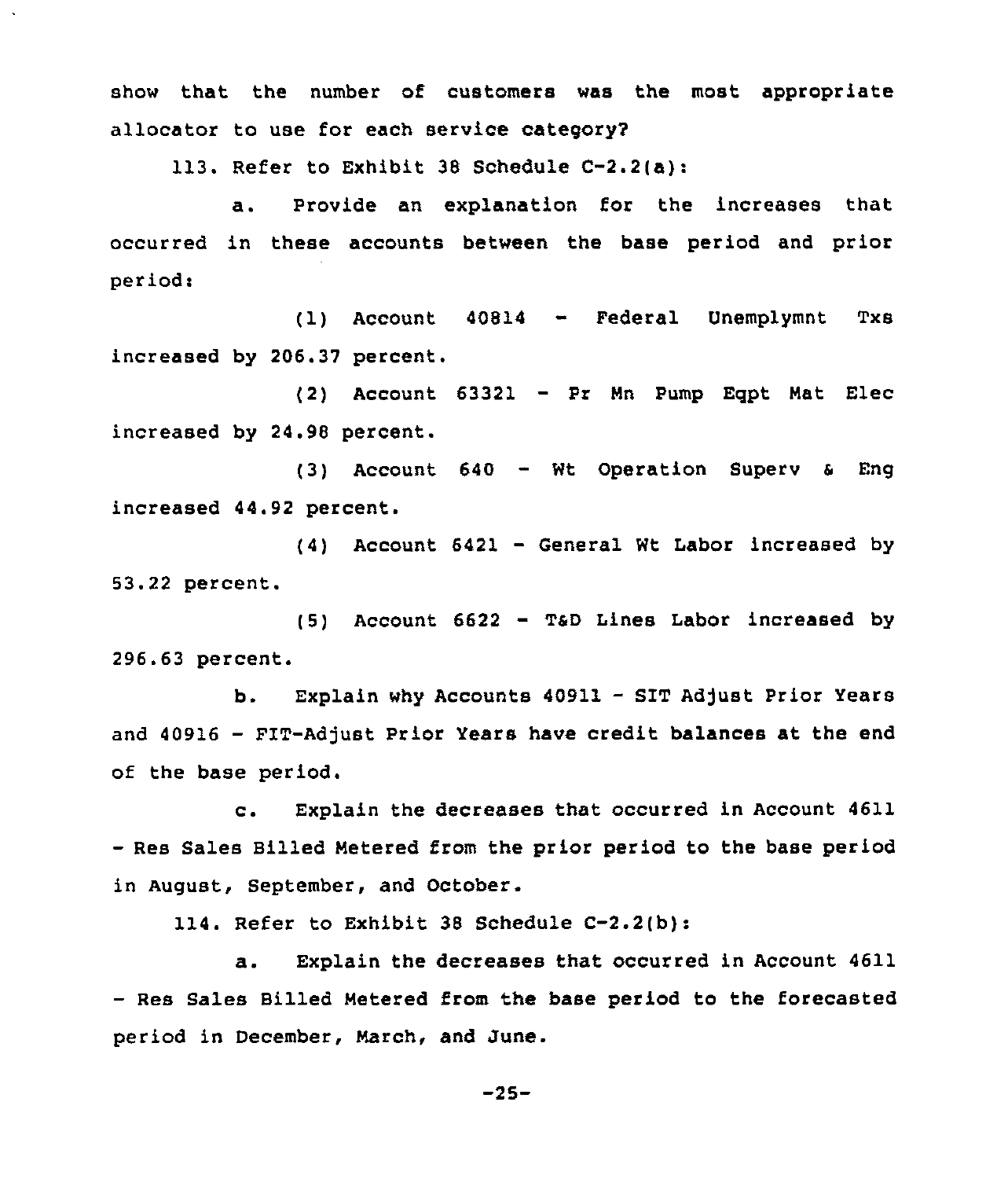b. Explain why the only active months in Account 63321 - Pr Mn Eqpt Mat Elec are March, April, May, and June.

c. Provide an explanation for the increases that occurred in these accounts between the base period and forecasted period:

(1) Account 6622 - T&D Lines Labor increased by 167.63 percent.

(2) Account  $67212$  - Amort Def Exp Res & Stand increased by 149.65 percent.

(3) Account <sup>6732</sup> - Or Nn TaD Mains Lab increased 96.79 percent.

(4) Account <sup>9022</sup> - Meter Reading Labor increased by 102.91 percent.

115. There are instances when construction pro)ects are not started when anticipated, completed on time, or there are cost over- or under-runs. Has Kentucky-American factored into its forecasted plant additions any of the aforementioned occurrences?

116. Refer to workpaper W/P-1-1.10, budget item 93-06 the System 36 replacement:

a. Did Kentucky-American explore the options of leasing a Computer rather than purchasing a new computer?

b. What will Kentucky-American do with its old System 36 computer?

c. What function will the new computer perform that the old System 36 could not do?

 $-26-$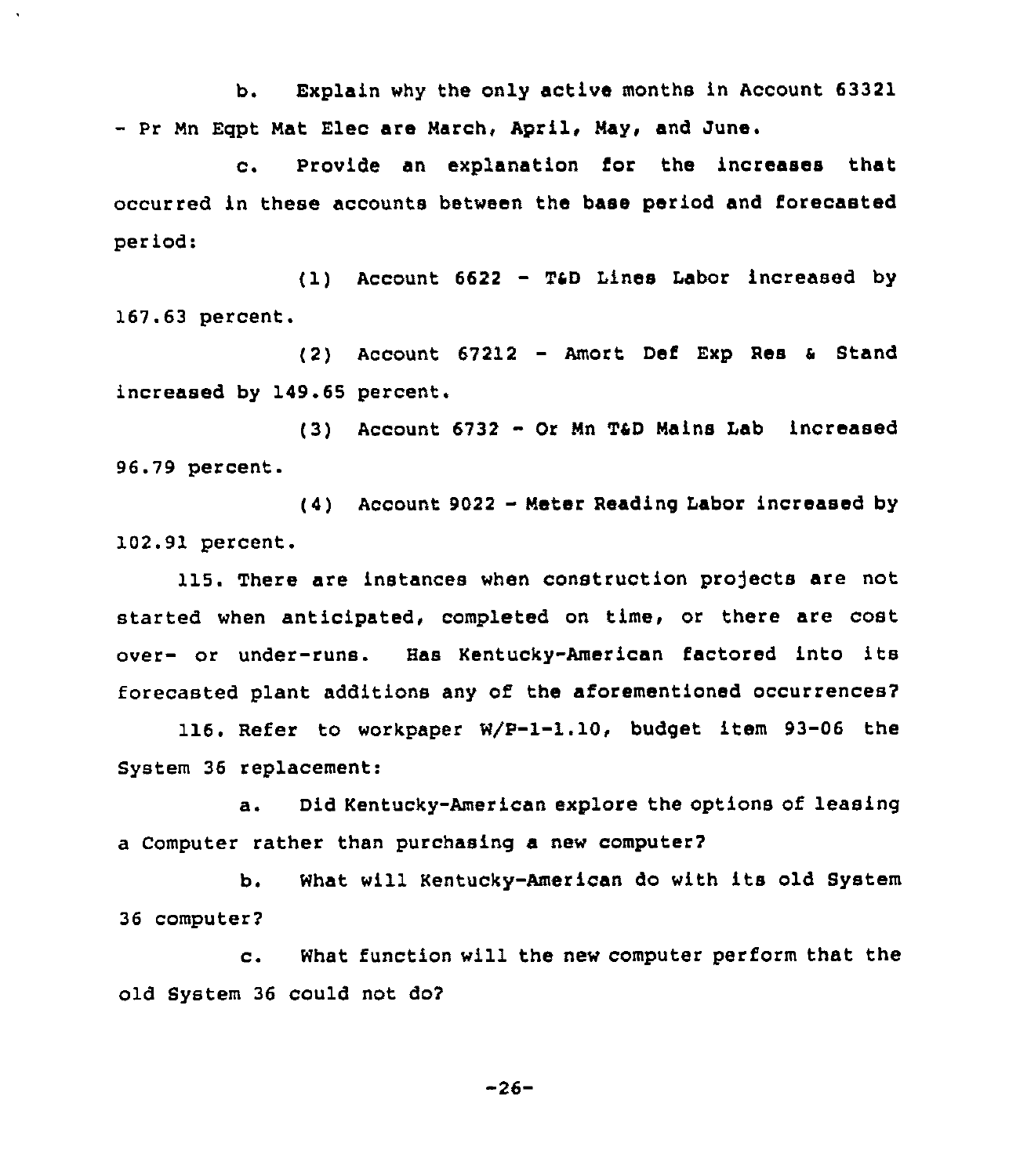117. Refer to workpaper W/P-1-5.1, Construction Work In Progress ("CWIP"):

a. Kentucky-American has included the cost to develop an additional source of supply of \$1,102,115 in its forecasted CWIP of which \$822,500 is available for AFUDC>

(1) Are all of the costs included in forecasted CWIP considered design and development costs?

(2) The Uniform System of Accounts for Class <sup>A</sup> and 8 Water Companies ("USoA") requires that all expenditures for preliminary surveys, plans, investigations, etc., made for the purpose of determining the feasibility of projects under contemplation be charged to Account <sup>183</sup> - Preliminary Survey and Investigation Charges. Explain why Kentucky-American has included these costs in CWIP rather than Account 183 as reguired by the Usoa?

 $(3)$  In a prior rate case<sup>1</sup> the Commission determined that the design costs at the expansion of the Richmond Road Station provided no benefit to the ratepayers since there was uncertainty that the construction would take place and it was removed from rate base. Why should the cost to develop the source of supply be given a different treatment?

b. Kentucky-American has included Jacks Creek Pipeline costs \$ 469,791 in its forecasted CWIP of which \$447,924 is available for AFUDC. On pages 12 and 13 of his direct testimony,

 $\mathbf{1}$ Case No 90-321, Notice of Adjustment of the Rates of Kentucky-American Water Company Effective on December 27, 1990, Order dated May 30, 1991.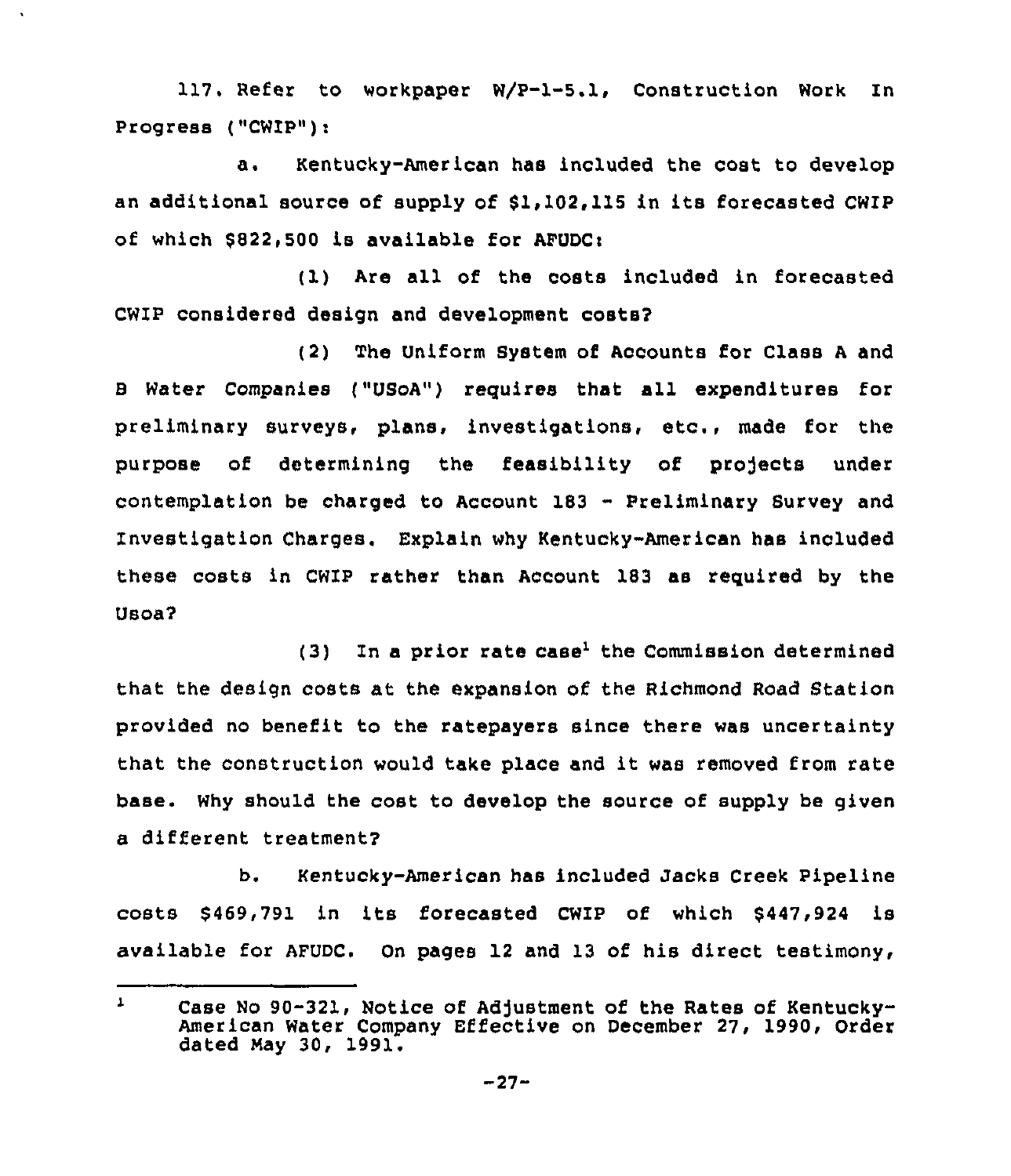Nr. Edens made the following statement concerning the Jacks Creek Pipeline: "The certificate of construction granted to us by the Public Service Commission has been appealed to the Franklin Circuit Court by Spears Water Company. We are unwilling to assume any of the risks involved in beginning construction until the matter has been concluded in the court system. We cannot accurately predict the date when the matter will be finally decided." Given the uncertainty of the construction of the Jacks Creek Pipeline why should th1s cost remain 1n CWIP accumulating AFUDC?

c. Provide an explanation of the CPS update not allocated to specific Jobs in the amount of 836,838.

d. Kentucky-American has 1ncluded the cost to evaluate source of supply options of \$319,623 in its forecasted CWIP. Given that the source of supply is still uncertain, why should these preliminary costs be included in rate base when they provide no foreseeable benefit to the ratepayer?

e. Provide <sup>a</sup> description of Budget Item 92-08 and 92-09 the Disinfection Studies at Kentucky River Station and Richmond Road Station.

1IB. On page <sup>24</sup> of his direct testimony, Edward Grubb, Assistant Director — Rates and Revenues of the Service Company, states that the labor expense is based on each employee working 2,088 hours. Given the normal 40 hour work week, why was 2,088 hours used rather than 2,080?

-28-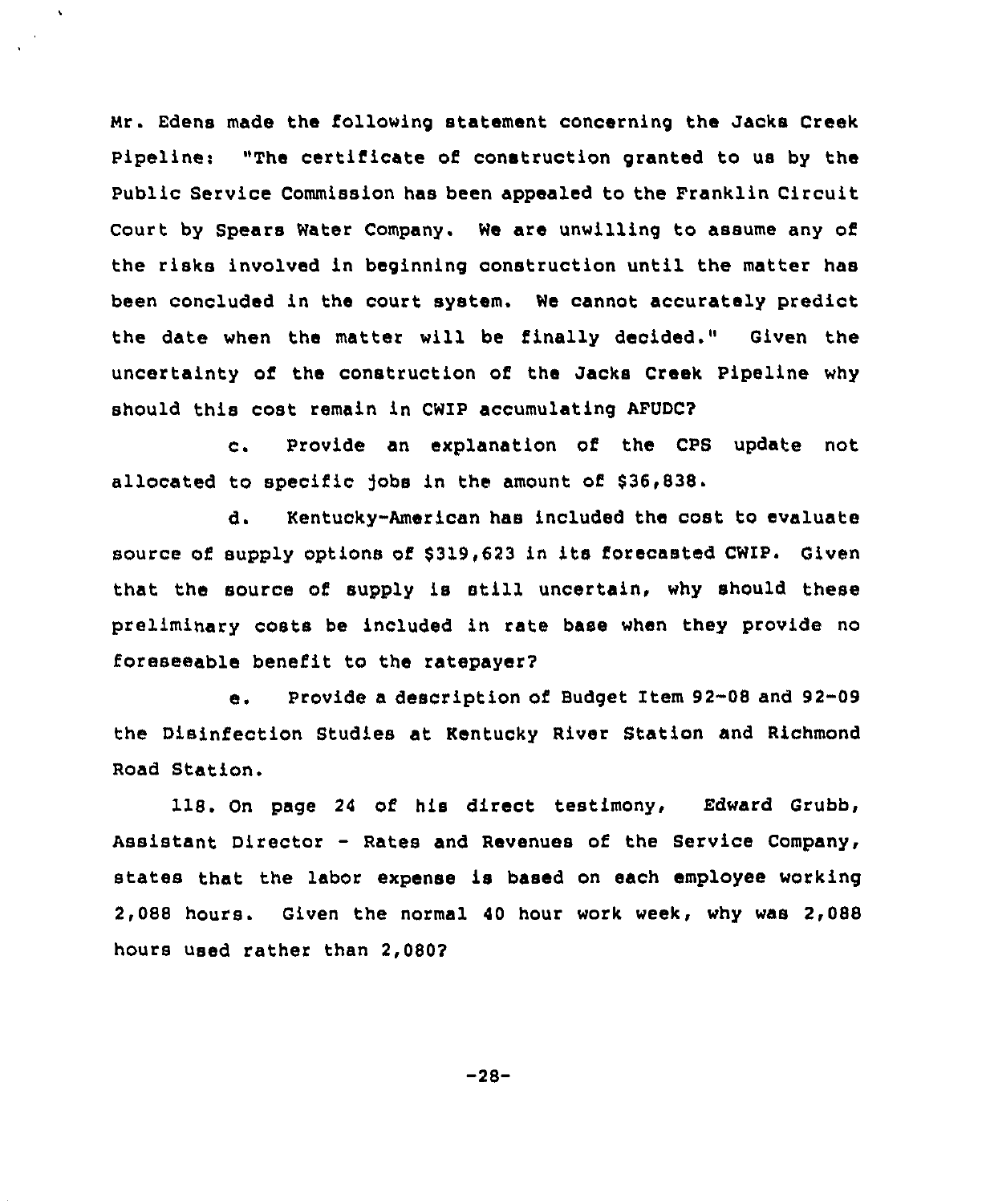119. If an employee has no sick-time or vacation, does Kentucky-American allow that employee to take-off with-out pay for good reason?

120. Refer to the workpaper series W/P-3-1, Forecasted Payrolli

a. Give <sup>a</sup> detailed description and calculations of how scheduled and unscheduled overtime was developed?

b. Will the plant replacements have an affect on the overtime and did kentucky-American attempt to factor this into its overtime calculations?

c. On page <sup>24</sup> of his direct testimony, Nr. Grubb references a <sup>4</sup> percent increase for non-union employees. However, W/P-3-1.21 and W/P-3-1.22 shows that there is not an across the board <sup>4</sup> percent increase, but rather increases that range from 3.892 percent to 4.118 percent. Provide an explanation as to why the wage increase are so varied.

d. How did Kentucky-American determine that \$715,363 of its forecasted payroll should be capitalized?

121. Have any studies been performed comparing Kentucky-American wages to those of comparable utilities or the wages paid in the Lexington metropolitan area? Provide copies of any studies performed.

122. Does Kentucky-American currently pay its employees any incentive pay or bonuses?

-29-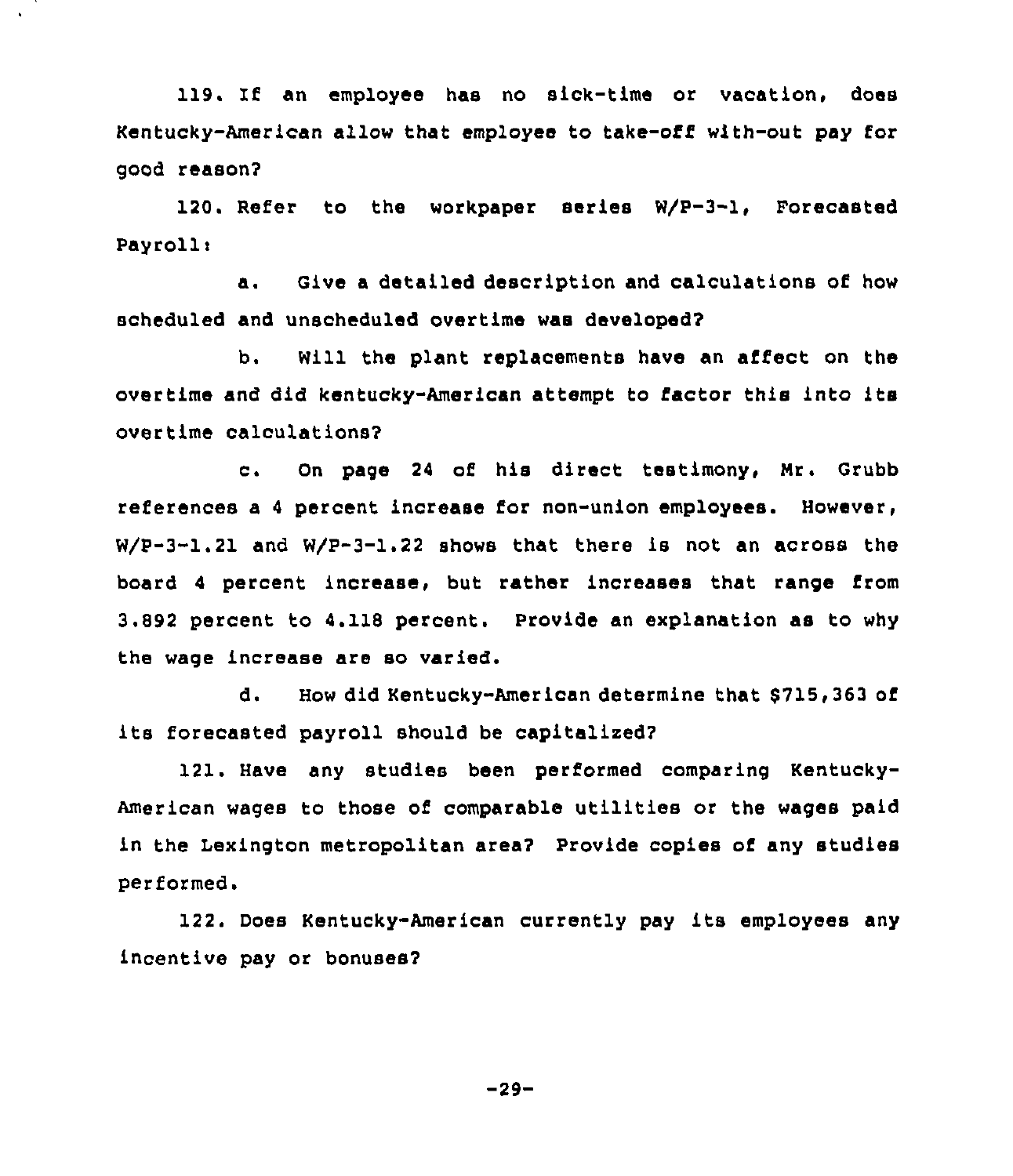123. Provide an explanation as to why the non-union employees were not given the same percentage pay raises as the "inside union group,"

124. Refer to page 25 of Nr. Grubb's direct testimonyi

a. Explain why a <sup>6</sup> year average of actual kwh to million gallons was used in the calculation of the forecasted fuel and power expense.

b. Cite specific instances in the calculation of forecasted fuel and power where operational Judgement was used to adjust the average.

c. Provide the comparisons of the annual budgeted amounts and actual results for fuel and power for the period of 1987 through 1992. Znciude in the comparison explanations for the variances between actual and budgeted amounts.

125. In the forecasted period there are several plant replacements and additions that would affect fuel and power expense. Has Kentucky-American's factored into its adjustment the changes in plant that will occur?

126. Given that Kentucky-American's system has constantly expanded, is historical averages a good indicator of future electric requirements?

127. Refer to the workpapez series W/P-3-3, Forecasted Chemicals:

a. Based on <sup>a</sup> brief review of the workpapers it appears that the averages of actual chemical usage to million gallons were not used in the calculation of forecasted chemicals. For example

 $-30-$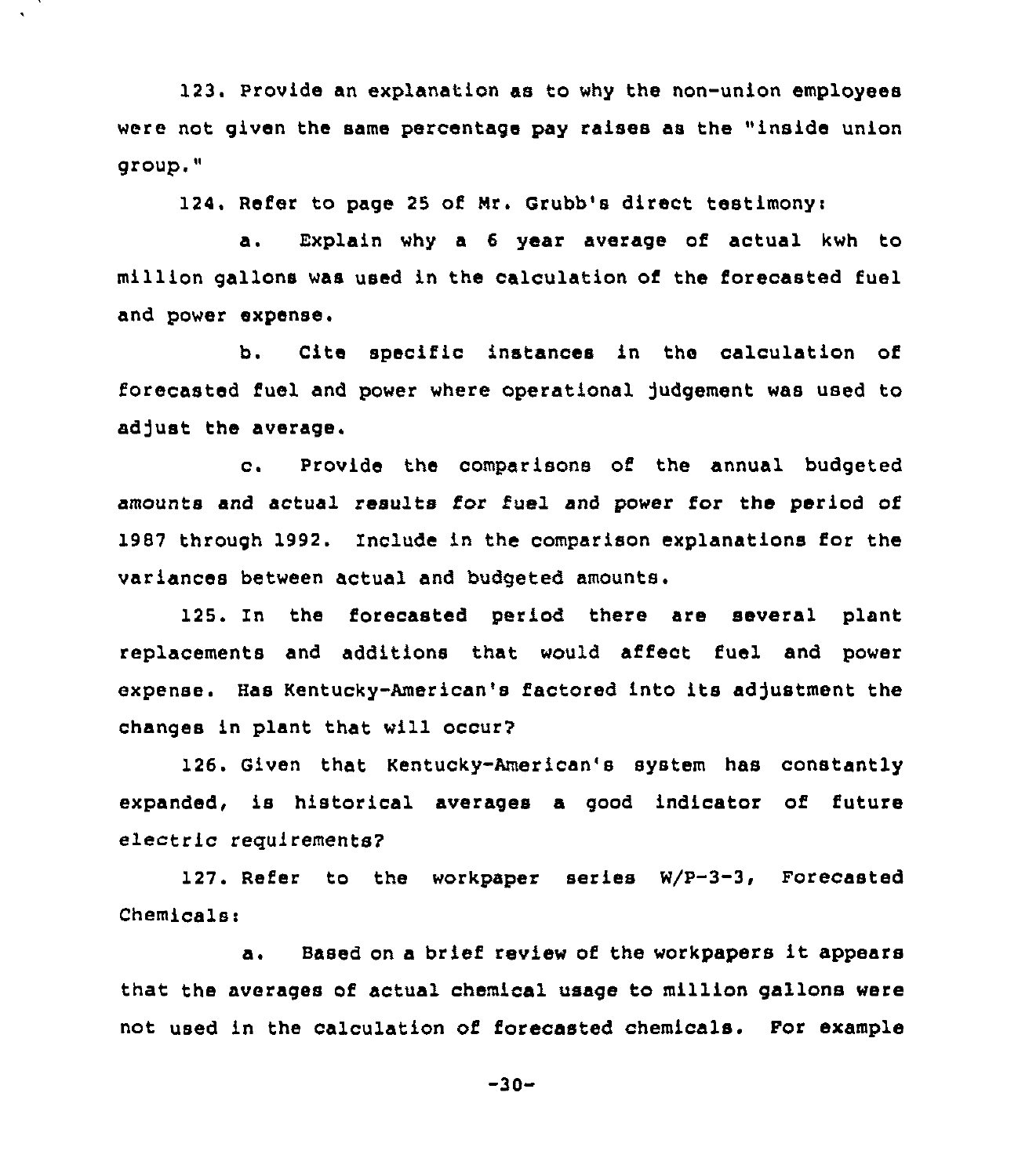the Richmond Road Station (W/P-3-3.5) used 150 LBS/MG of alum in the calculation of forecasted chemicals but the average ranged between 203.77 and 313.04 LBS/MG (W/P-3-3.10). Provide an explanation for the differences.

b. Explain why different averages were used in the calculation of forecasted chemical expanse.

128. Refer to page 25 of Mr. Grubb's direct testimony:

a. Cite specific instances in the calculation of forecasted chemical expense where operational judgement was used to adjust the average.

b. Provide the comparisons of the annual budgeted amounts and actual results for chemical expense for the period of 1987 through 1992. Include in the comparison explanations for the variances between actual and budgeted amounts.

129. Provide an analysis of the chemical prices showing that the general inflation rate is an appropriate indicator of the future chemical prices.

130. Refer to page 26 of Mr. Grubb's direct testimony:

a. Kentucky-American has estimated that it will cost \$100,000 to clean its lagoon. Provide the basis for this estimate.

b. Kentucky-American is projecting that all future sludge cleaning will be done at intervals of one year. Provide the reason for cleaning the lagoons on an annual basis.

131. The actual cost to file Kentucky-American's last rate

-31-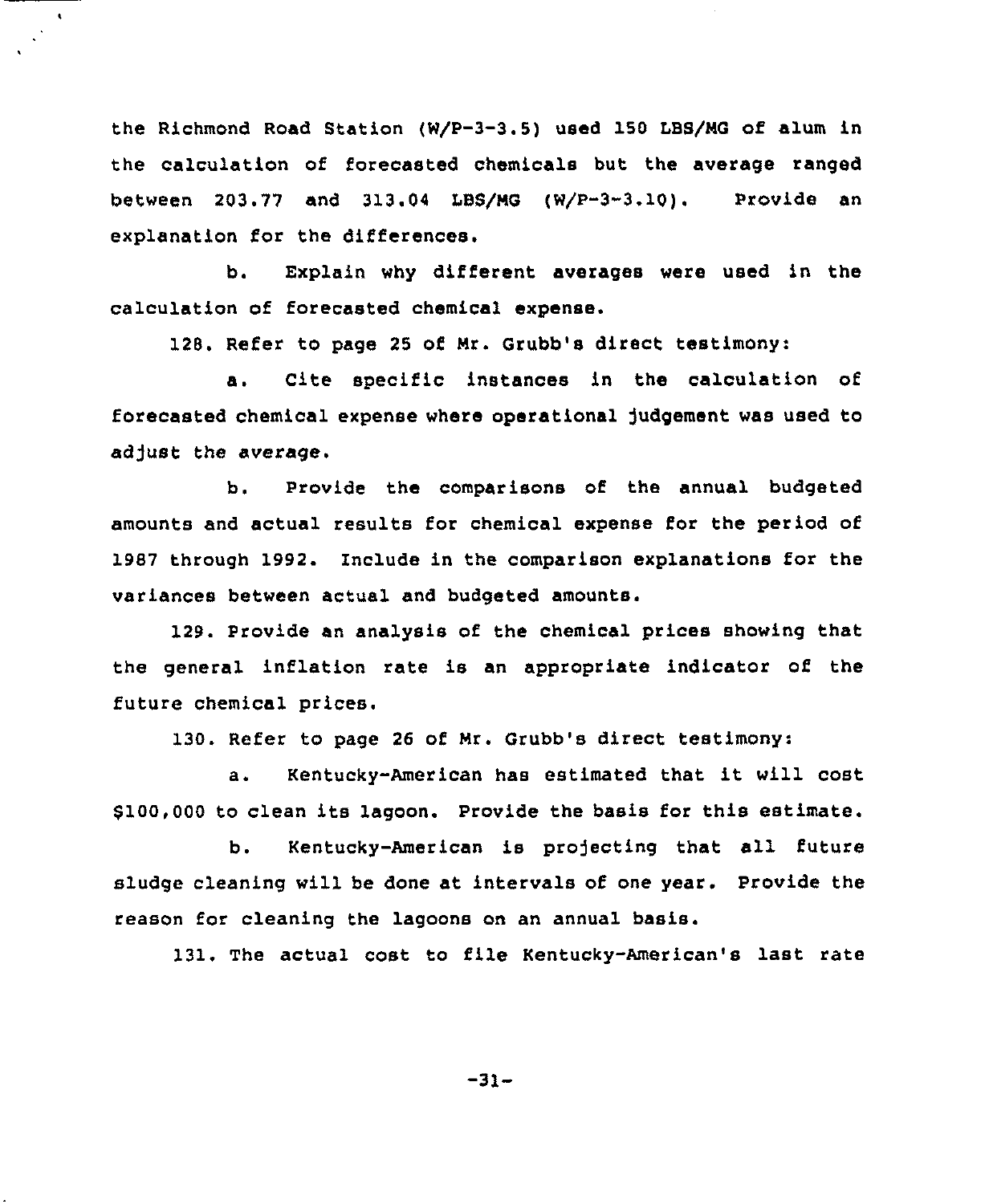case<sup>2</sup> was  $$183,818$ , when amortized over a 2 year period, this would result in an annual amortisation of 891,909, Given this explain why the 9-months of amortixation remaining in the forecasted period would by \$68,932 and not the requested \$84,443.

132. a. Given that customer accounting expense has annually increased by 3.85 percent since 1990, page 29 of Nr. Grubb's direct testimony, explain why Kentucky-American has projected that it will now decrease in the forecasted period?

b. Provide an analysis similar to W/P-3-9.1 for customer accounting expense for the period of 1985 through 1990.

133. On page 28 of his direct testimony, Nr. Grubb states that rent expense is based on the actual current signed agreement or agreements. Provide copies of the agreements referenced by Nr. Grubb.

134. a. Given that general office expense has annually increased, as shown by W/P-3-11.1, explain why Kentucky-American has projected that it will decrease in the forecasted period7

b. Provide an analysis similar to W/P-3-11.1 for general office expense for the period of 1985 through 1990.

135. Refer to W/P-3-12.1 through W/P-3-12.3, Niscellaneous expenses:

a. Explain why the base period miscellaneous expense increased by approximately 8.5 percent over the 1991 leve12

 $\overline{2}$ Case No. 91-361, Notice of Adjustment of the Rates of Kentucky-American Water Company, Order dated May 7, 1992.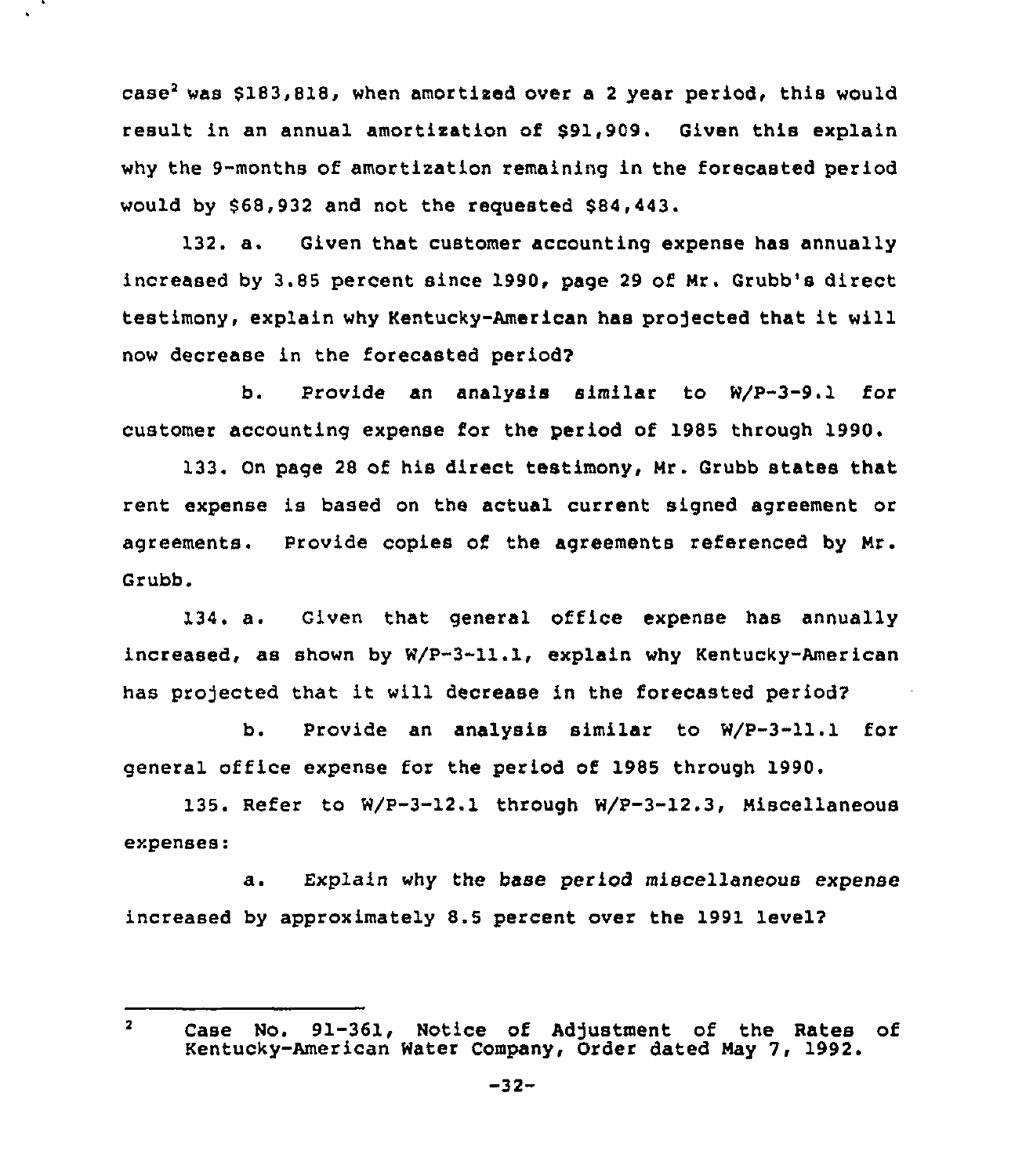b. Explain why the forecasted period has been reduced below the 1991 level?

136. On page <sup>3</sup> of Mr. Grubb's direct testimony he made the following statement, "The base period data reflects six months of actual data and six months of forecasted data":

a. Based on this statement can it be assumed that May through October 1992 of the base period is actual expenses and the remaining 6-months, November 1992 through April 1993 are forecasted?

b. If revenues for the base period are based on actual revenues to June 1992, does a mismatch between revenues and expenses occur in the base period?

137. a. Is the 1992 property taxes used in the calculation on W/P-5-1.1 based on estimates?

b. When available provide the actual property taxes paid in 1992 to Scott County, Georgetown, Bourbon County, and Sadieville.

138. Workpaper W/P-6-1 Statutory Adjustments has a listing of various amortizations and includes additional AFUDC. Provide the calculations of the amortizations and the additional AFUDC.

139. Refer to workpaper W/P-6-3, the calculation of deferred federal and state income taxes due to accelerated depreciation:

a. At the bottom of the schedule there is test year deferred taxes of \$165,526 and \$999,565. Schedule  $E-1.3$  and  $E-1.4$ shows that deferred federal and state taxes — accelerated depreciation for the forecasted period are 61,084,986 and \$172,455,

-33-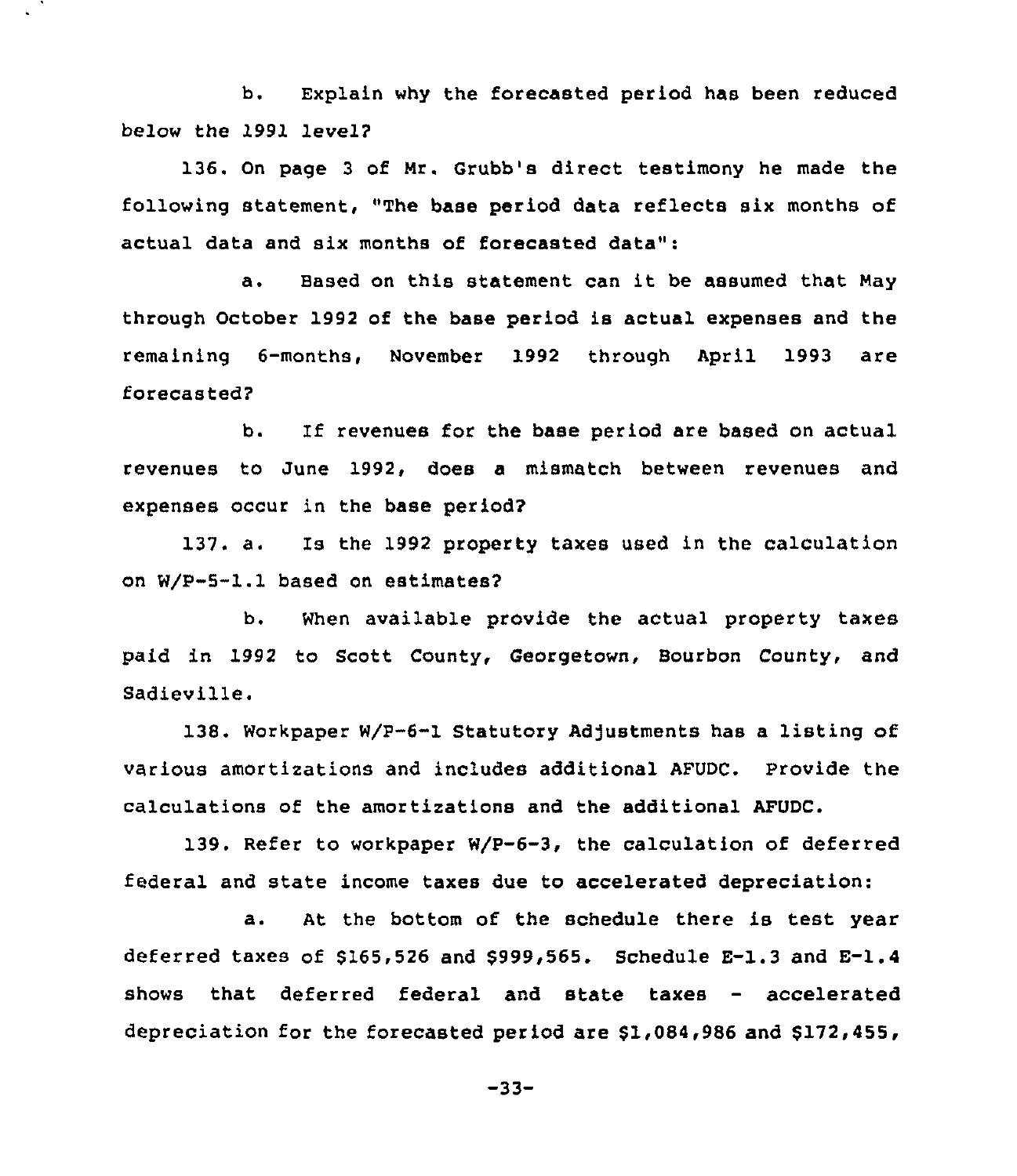respectively. If the deferred taxes are for the same period reconcile the numbers and if it is not the same year, provide an explanation of what is contained on W/P-6-3.

b. Explain the two calculations in long-hand at the bottom of the workpaper and show where the numbers came from.

140. Has Kentucky-American's utility plant funded by CIAC been eliminated from the calculation of accelerated federal and state tax depreciation?

141. Refer to workpaper W/P-1-13.4:

a. Why is work order N819 included twice on the schedule?

b. Why do work orders N819, N901, N915, N916, N917, N, and N903 show unamortized balances in September 1992 but amortization credits are not reported until July 1993?

142. Refer to page 10 of Nr. Eden's direct testimony:

a. List the 32 management audit recommendations that have been completed and explain what was done to complete the recommendations.

b. List the 65 recommendations Kentucky-American has yet to resolve. Include in the list what Kentucky-American is currently doing on each recommendation and the estimated date it will be resolved.

c. List the <sup>4</sup> recommendations Kentucky-American placed into the agree-to-disagree status. Explain why each recommendation was placed in that status.

-34-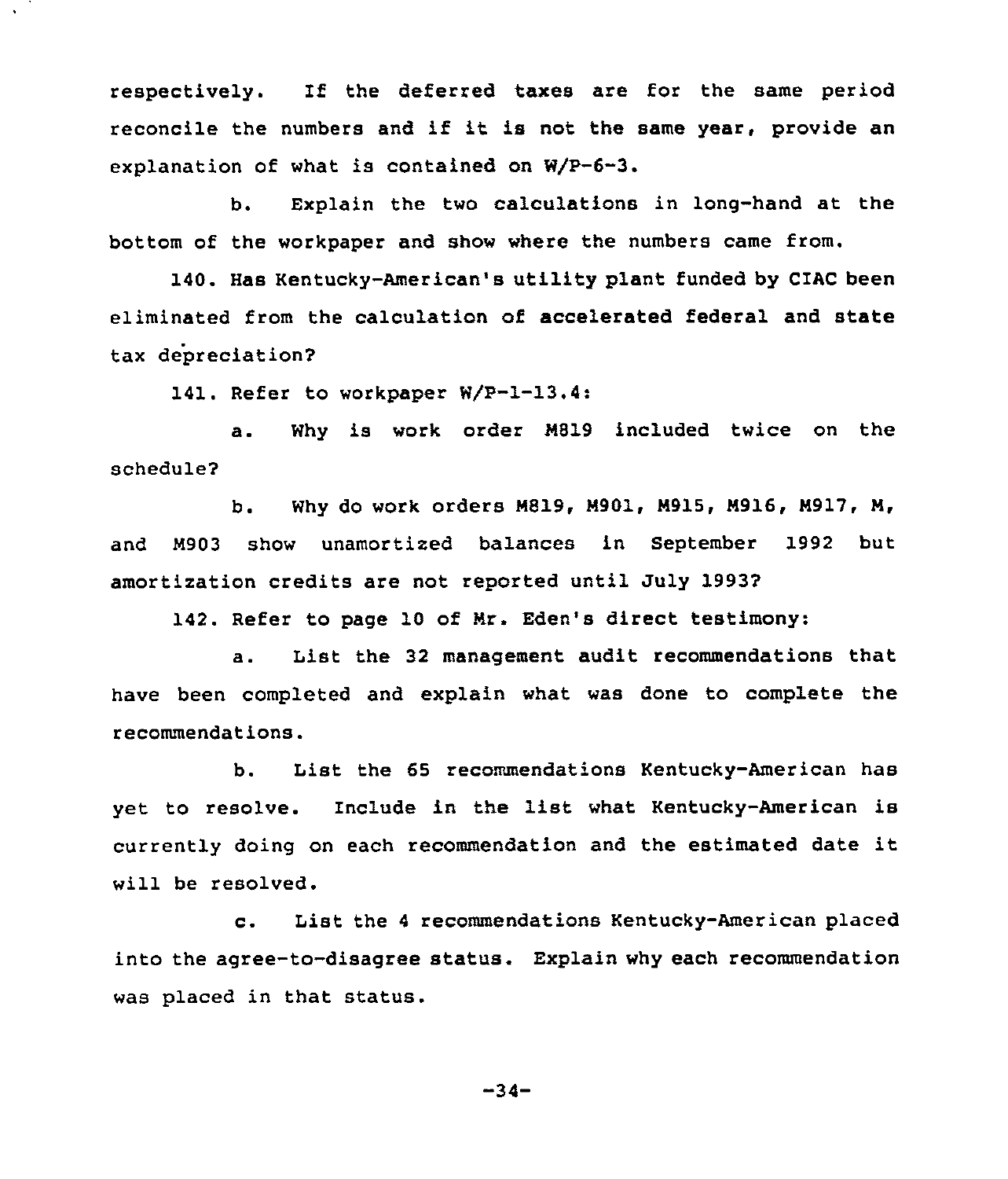143. Did the Service Company consider allocating all of its costs based on the ratio of direct billed costs? If not, why not? 1f yes, why was it rejected?

144. In Case No. 90-321 Kentucky-American presented the same argument for its 1989 Agreement allocation method that has been presented in this proceeding. In Case No. 90-321 the Commission found this argument to be unpersuasive. Have there been any changes since the Order in that proceeding that would cause the Commission to reconsider its position?

145. In its comprehensive management and operations audit of Kentucky-American for the Kentucky Public Service Commission dated June, 1991, Schumaker and Company recommends in X-RS that Kentucky-American review its benefits programs and its related costs compared to that offered by other utilities, the local market, and the national market. With regard to this recommendation please respond to the following guestions:

a. Has Kentucky-American initiated <sup>a</sup> study of its employee benefits?

b. What is the status of that study?

c. Please provide any information readily available on the benefits study.

d. Can any conclusions be drawn from this study at the present time?

e. What impact would the implementation of any changes in Kentucky-American's benefit packages, as a result of this study,

-35-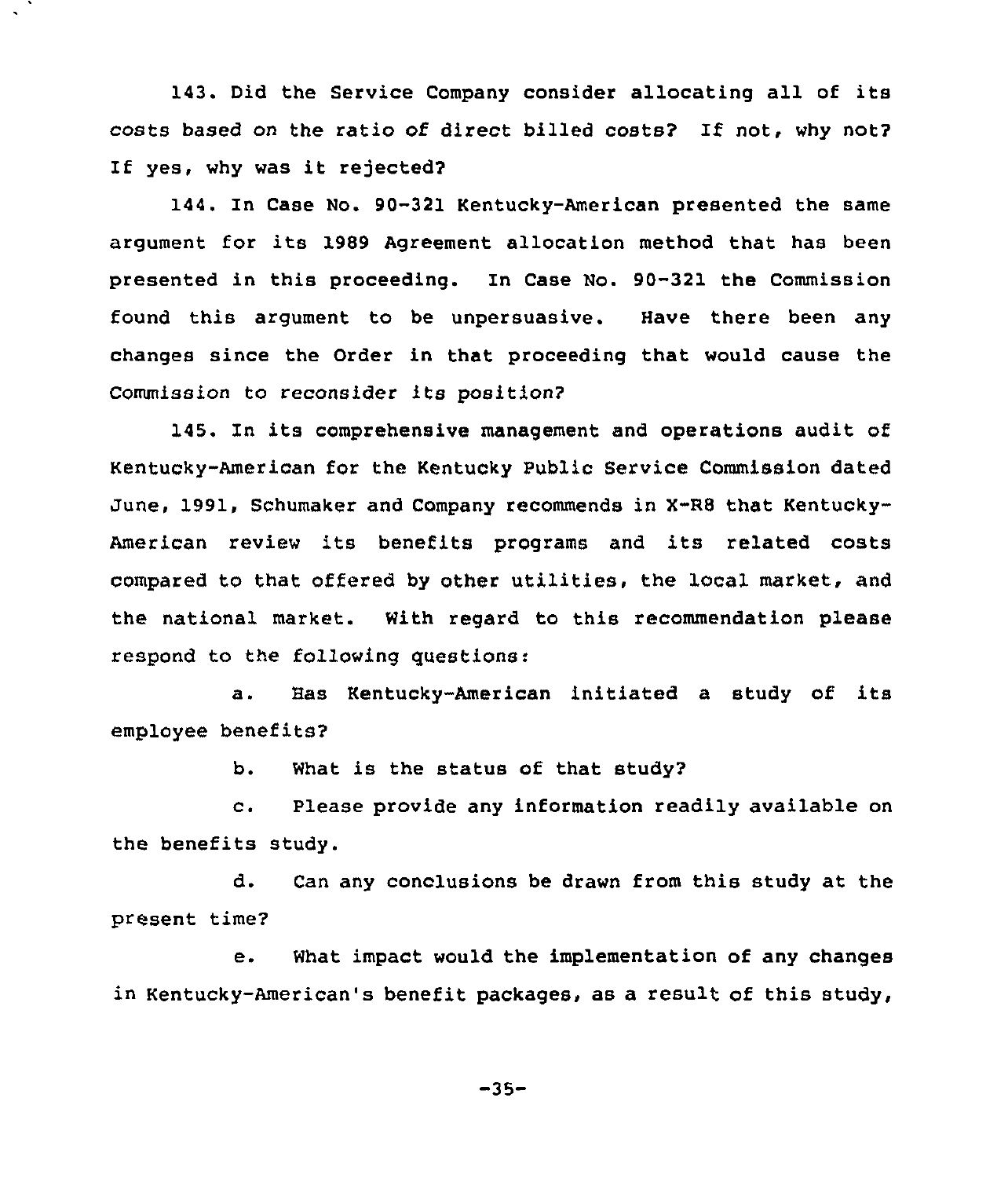have on the calculations of FAS 106 and FAS 87 related expenses in Case 92-452 and future rate cases?

146. Please respond to the following questions in reference to your exhibits and testimony related to the recovery of pension costs.

a. Please provide a copy of all pensions plans available to personnel employed by American Waterworks whose pension costs would be allocated to Kentucky-American as well as those plans available to Kentucky-American employees.

b. Who is the funding agency of the pension plans and what method of funding does Kentucky-American employ?

c. Do all American Waterworks subsidiaries employ the same pension plans?

d. Please provide a listing of subsidiaries and type of pension plan offered in categories of 1) defined benefit plan, or 2) defined contribution plan.

e. If determinable, what amount of accrued pension cost (as calculated under FAS 87) will be deferred in the following years?

(1) 1994

(2) Future test year, Case 92-452

f. Please provide detailed supporting calculations of accrued pension costs for the following years.

| $(1)$ 1990 | \$74,481 |
|------------|----------|
| $(2)$ 1991 | 121,792  |
| $(3)$ 1992 | 228,100  |

 $-36-$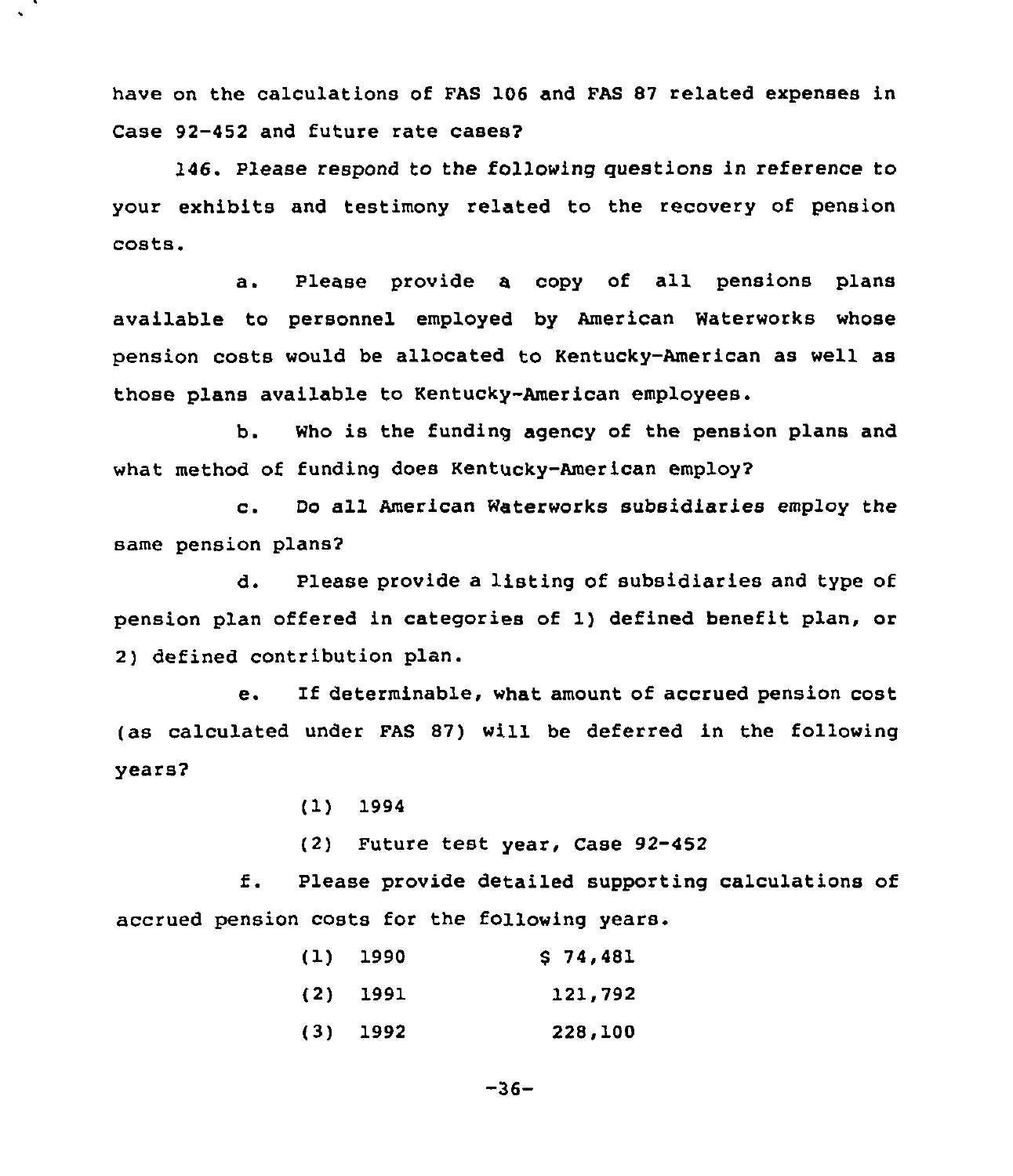- (4) 1993 267,800
- (5) 1994
- (6) Future test year, Case 92-452

 $\overline{P}$ 

g. When and how does Kentucky-American plan to amortize the regulatory asset or deferred expense, if approval is granted by this Commission?

h. What would be the tax consequences of expensing current pension costs in the appropriate period instead of deferring them to a future date when the contribution is tax deductible for calculating taxes payable?

i. What is the basis for the belief that the Commission will allow Kentucky-American to defer FAS 87 pension costs?

j. If the Commission allowed deferral of FAS <sup>87</sup> pension costs, what savings to the consumer will result?

k. If the Commission recognizes the difference between the pension costs accrued under FAS 87 and the actual cash contribution made to the plan as a regulatory asset, at what future date does Kentucky-American anticipate that it would again be required to fund this plan? How was the determination made? Supply all supporting assumptions and calculations. Would the funding be at the maximum tax deductible amount? If not, at what level?

1. Please provide name and qualifications of actuarial firm performing calculations for pension costs under FAS 87.

 $-37-$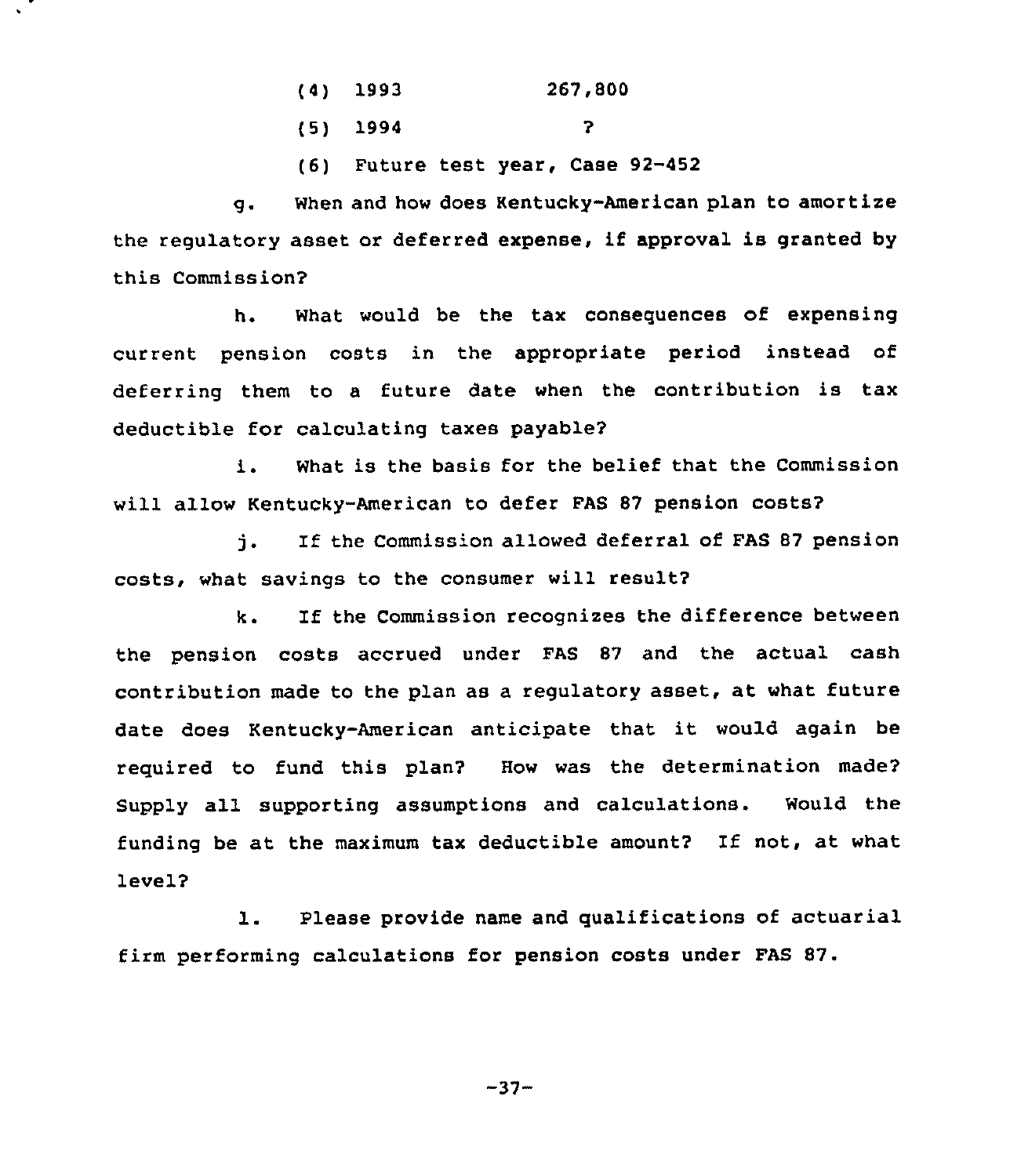m. Please provide a list of all actuarial assumptions made in the actuarial study and the implications of each as to the final result.

147. Please respond to the following questions in reference to your exhibits and testimony related to the recovery of OPEB costs.

a. Please provide name and qualifications of actuarial firm performing calculations for OPEB costs under FAS 106.

b. Would the OPEB costs determined by Kentucky-American under FAS 106 be fully tax deductible in the year incurred? Would the FAS <sup>106</sup> costs be fully tax deductible if the Commission required Kentucky-American to continue under the "pay as you go" method for rate-making purposes?

c. Quantify the effects that immediate recognition of the "transition obligation" to FAS 106 would have on Kentucky-American's operations? What effect would this have on the utility's actual tax liability? (Quantify the effect of any carrybacks or carry-forwards for tax purposes, if any).

d. How do Kentucky-American's medical cost increases compare to those incurred by similar sized utilities and businesses that operate in the same region as Kentucky-American?

e. Bow was the medical trend inflation rate decrease from 19'4 to 6% over the twenty year period determined? Provide all assumptions and underlying calculations used to make this determination?

f. please explain where pay as you go OpEB costs are included in work-paper 3-6.2. Reconcile the amount of pay as you

-38-